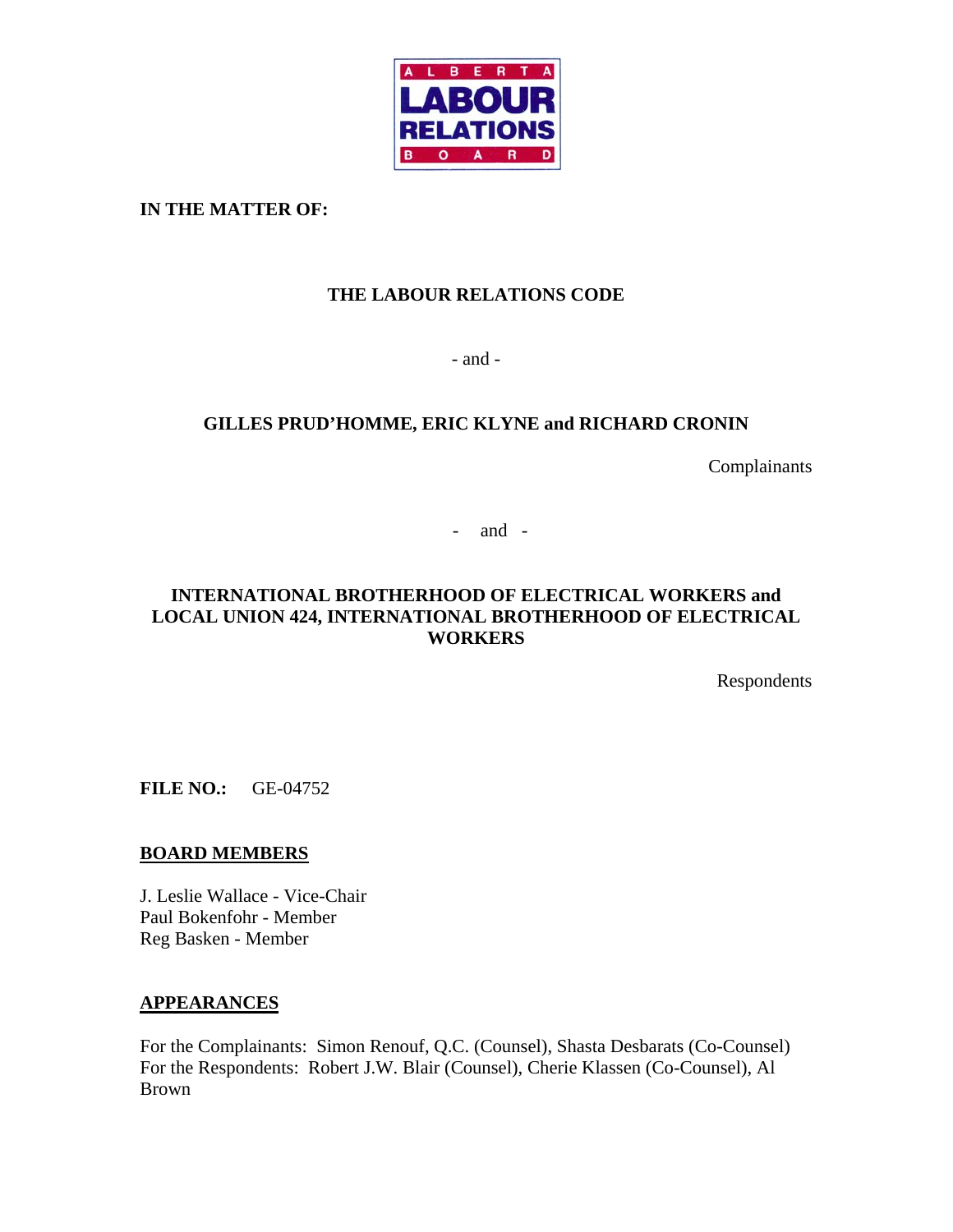#### **REASONS FOR DECISION**

[1] Gilles Prud'homme, Eric Klyne and Richard Cronin, collectively the "Complainants", are electricians and members of the International Brotherhood of Electrical Workers ("IBEW" or the "International") and its Local Union 424 ("Local 424," the "Local" or the "Union"). In December, 2004 they were charged under the IBEW Constitution and summoned to a trial before a trial board of the Local. The Local commenced Mr. Prud'homme's trial but suspended it after these proceedings before the Labour Relations Board commenced. Mr. Klyne's and Mr. Cronin's trials have not commenced. The central issue in these complaints is whether the trial board has authority to try the Complainants. There is a secondary issue whether the trial process has offended the procedural protections of the *Labour Relations Code*. The Complainants say that on both issues, their trials offend s. 26 of the *Code* and should be stayed by a cease and desist order. They name both the International and the Local as respondents.

#### **I. Facts**

[2] The events behind these complaints occurred against the backdrop of a major dispute inside Local 424 that was the subject of other proceedings before this Board. The dispute involved the suspension of Local 424 business manager Mike Reinhart from office: see *Reinhart v. IBEW, Loc. 424 et al.* [2005] Alta. L.R.B.R. LD-009; [2005] Alta. L.R.B.R. LD-0013; [2005] Alta. L.R.B.R. LD-0014; [2005] Alta. L.R.B.R. LD-016; [2005] Alta. L.R.B.R. LD-019; [2005] Alta. L.R.B.R. 69; [2005] Alta. L.R.B.R. LD-037; [2005] Alta. L.R.B.R. LD-039; [2005] Alta. L.R.B.R. LD-046. We understand that the Complainants' conduct alleged by the charges relate to this internal dispute.

[3] On December 8, 2004, Local 424 Assistant Business Manager Allan Brown wrote to Recording Secretary David Handley to prefer charges against the Complainants. The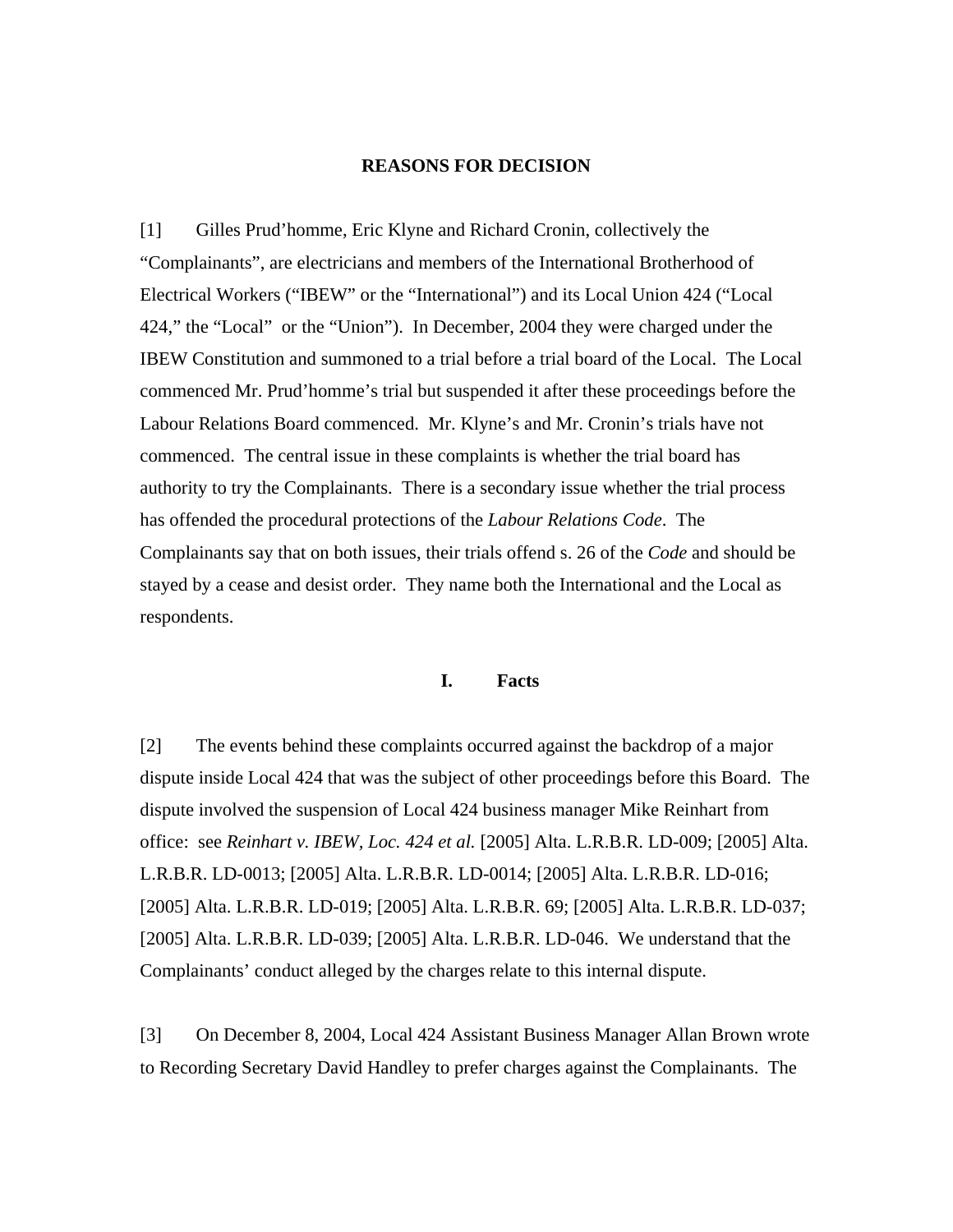three letters alleged breaches of Article XX, the Union's pledge, and Article XXV of the International Constitution, which says this:

# **Article XXV Misconduct, Offenses and Penalties**

**Sec. 1.** Any member may be penalized for committing any one or more of the following offenses:

- (a) Violation of any provision of this Constitution and the rules herein, or the bylaws, working agreements, or rules of a L.U. *[Local Union]*
- $(\ldots)$
- (e) Engaging in any act or acts which are contrary to the member's responsibility toward the I.B.E.W., or any of its L.U.'s, as an institution, or which interfere with the performance by the I.B.E.W. or a L.U. with its legal or contractual obligations.
- (…)
- (j) Making known the business of a L.U., directly or indirectly, to any employer, employer-supported organization, or other union, or to the representatives of any of the foregoing.
- $(\ldots)$
- (l) Causing or engaging in unauthorized work stoppages or strikes or other violation of the laws and rules of the I.B.E.W. or its L.U.'s.
- [4] The charge against Prud'homme contained the following particulars:

At approximately 1 PM on Sunday, November  $28<sup>th</sup>$ , 2004 Brother Prud'homme, accompanied by several others, attempted to enter the witness holding room at the Ramada Inn on 11834 Kingsway Avenue, Edmonton Alberta. When Brother Prud'homme was denied entry he produced a camera/phone and proceeded to take several pictures of the people inside the room. In addition, Brother Prud'homme verbally attempted to disrupt, coerce and intimidate witnesses who were appearing to give testimony before a referee appointed by IVP Fleming of the 1<sup>st</sup> District of the IBEW. Approximately 1½ hours later, Brother Prud'homme, again accompanied by several others, returned and once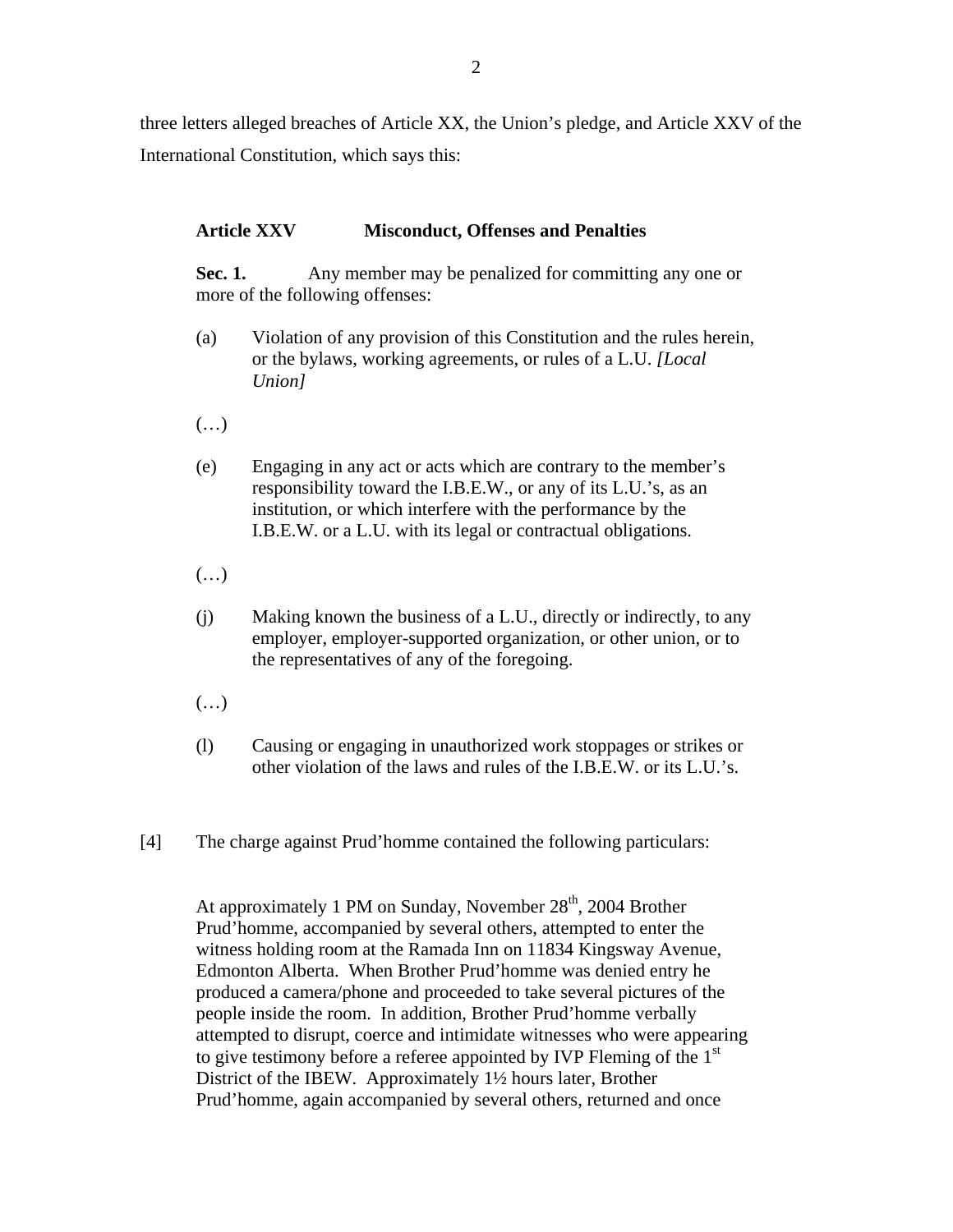more tried to gain entrance to the witness holding room. Upon being refused entry for a second time Brother Prud'homme verbally attempted to disrupt, coerce and intimidate the witnesses. Subsequent to these actions and commencing November  $28<sup>th</sup>$ , 2004 Brother Prud'homme was observed posting and distributing these pictures on the Syncrude site with the intent of causing a work stoppage.

The proceeding in question was an inquiry into allegations against (or as Mr. Handley referred to it, a "trial" of) Mr. Reinhart, the recently-elected business manager of the Local.

[5] Mr. Brown's charge against Klyne was substantially the same. The charge against Cronin was similar, excepting that it omitted the allegation of taking pictures of witnesses, omitted the allegation of posting pictures at the Syncrude site, and added to the allegation of the second attempted entry that Cronin had uttered threats.

[6] On December 22, 2004, Mr. Handley by letter notified the Complainants of the charges and that their trials would take place January  $17<sup>th</sup>$  and  $18<sup>th</sup>$ , 2005. This commenced the formal trial process. The Complainants retained Mr. Simon Renouf, Q.C. as their counsel. Mr. Renouf corresponded with Mr. Handley on January 10 in respect of the trials of Klyne and Cronin. He sent a similar letter on January 13 in respect of Prud'homme's trial. In each case he sought an adjournment to prepare the defence, a confirmation that he would be permitted to act as the Complainant's counsel, and particulars of several of the allegations.

[7] Mr. Handley replied to the letter concerning Klyne on January 12, 2005. He acknowledged Mr. Klyne's right to have legal counsel represent him, ruled that the particulars of the charge were sufficient, and set a new time and date of January 22, 2005 at 9:00 a.m. for the trial. In a subsequent exchange of letters, Mr. Renouf sought and Mr. Handley denied a brief adjournment of that date to accommodate Mr. Renouf's schedule. Mr. Handley admitted in cross-examination that the trial board did not meet to make these rulings, but that he had acted on behalf of the trial board.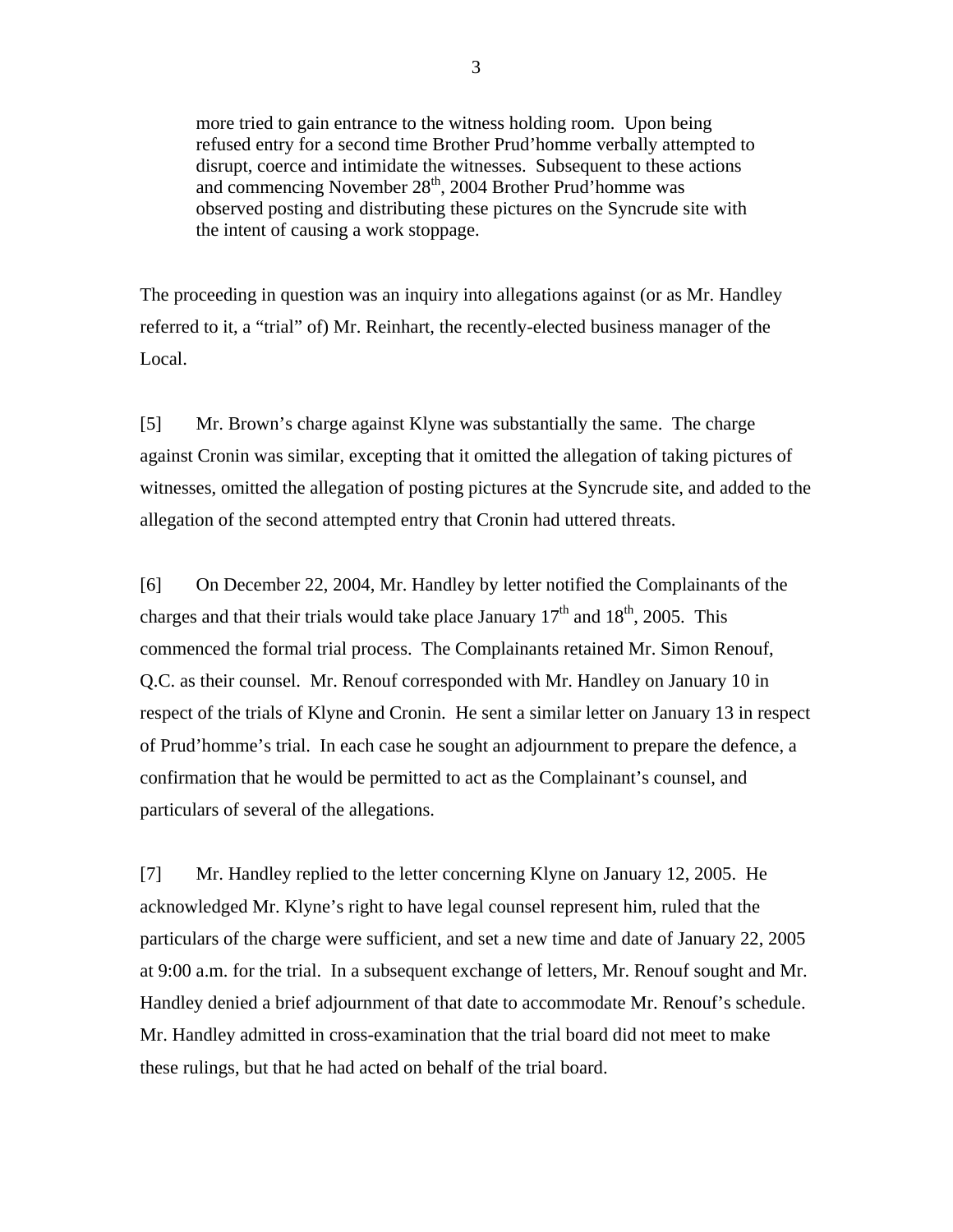[8] On January 14, 2005, Mr. Handley responded to the letters concerning the trials of Prud'homme and Cronin. In each case he confirmed that Mr. Renouf could appear as counsel and again stated that the Trial Board considered the particulars of the charges sufficient. Mr. Handley declined to move the trial dates for Messrs. Prud'homme and Cronin, however, on the grounds that the request to adjourn was late and that a rescheduled trial would be too difficult to arrange with the several employers that must grant time off to the members of the Trial Board.

[9] This left Mr. Prud'homme's trial as the first of the three Complainants' trials to proceed, on January  $17<sup>th</sup>$ ; Cronin's to follow on the  $18<sup>th</sup>$ ; and Klyne's to follow on the 22nd.

[10] The relevant provisions of the IBEW International Constitution read as follows:

# **ARTICLE XVII DUTIES OF LOCAL UNION OFFICERS**

 $(\ldots)$ 

## **Executive Board**

 $(\ldots)$ 

**Sec 10.** A quorum of the board shall consist of a majority of its members.

**Sec. 11.** The board shall see that all members, officers, or others who are not entitled to remain in the board meetings, shall retire after they have been heard and submitted their business to the board. When a board member is directly interested or involved in any case before the board, he shall retire.

No board member shall sit in a case which affects his own employer, or which involves a member working for the same employer. In such case the board member shall be disqualified and the president of the L.U. *[Local Union]* shall appoint a substitute or substitutes. If the president is a member of the board and is disqualified, then the vice president shall appoint a substitute or substitutes. If the vice president is also disqualified, then the substitute or substitutes shall be named by the remaining board members. (…)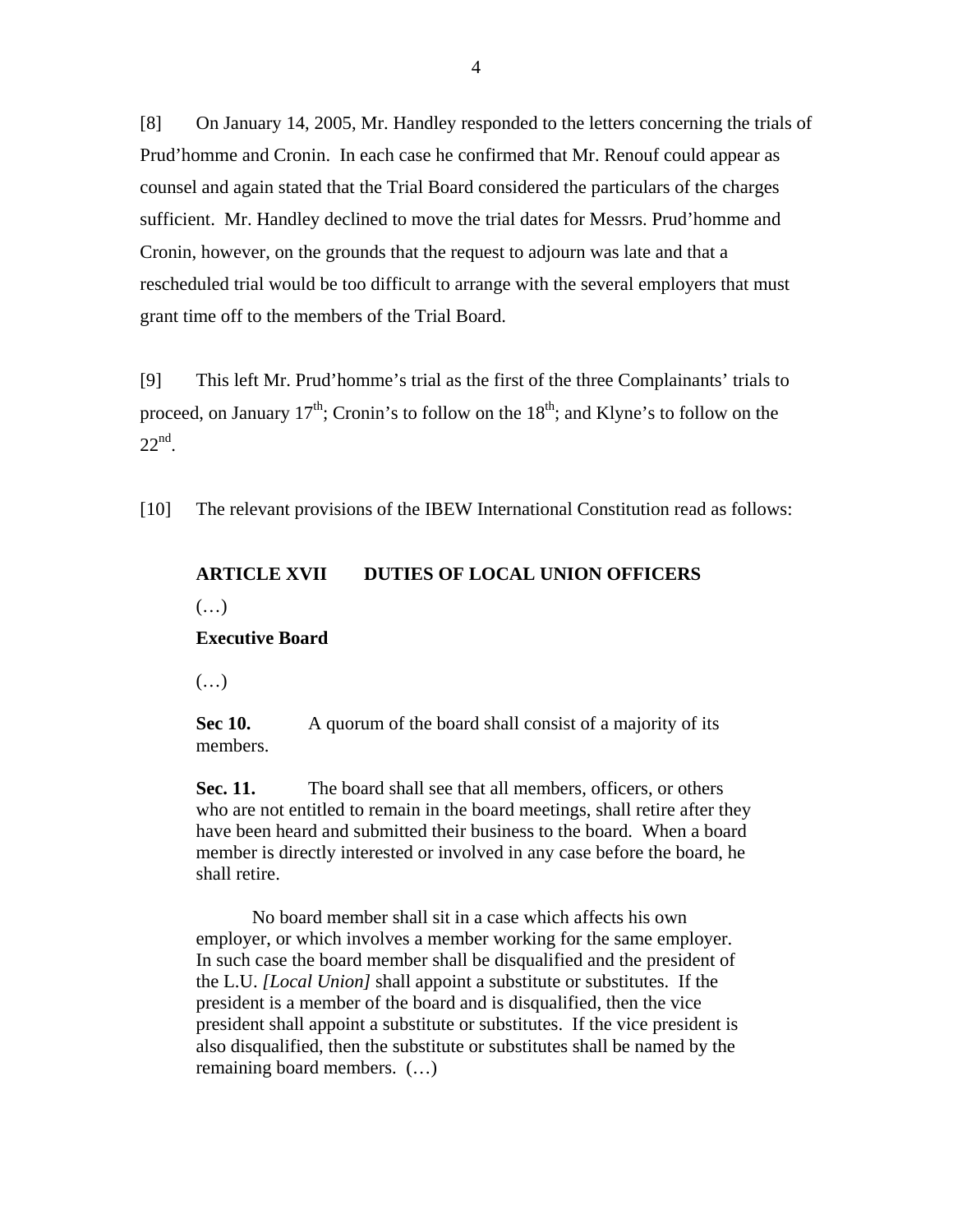**Sec. 12.** The Executive Board shall act as the trial board, hear all charges, and try all members … for any violation of this Constitution, or the bylaws and working rules of the L.U.

# **ARTICLE XXV MISCONDUCT, OFFENSES AND PENALTIES**

 $(\ldots)$ 

## **Charges and Trials**

Sec. 2. All charges, except against officers and representatives of L.U.'s, shall be heard and tried by the L.U. Executive Board which shall act as the trial board in accordance with Article XVII. A majority vote of the board shall be sufficient for decision and sentence.

(…)

**Sec. 5.** The trial board shall proceed with the case not later than forty-five (45) days from the date the charges were read at the L.U. meeting or Executive Board meeting. The board shall grant a reasonable delay to the accused when it feels the facts or circumstances warrant such a delay. The accused shall be granted a fair and impartial trial. He must, upon request, be allowed an active I.B.E.W. member in good standing to represent him.

(…)

# **Appeals**

**Sec. 12.** Any member who claims an injustice has been done him by any L.U., trial board, or by any System Council, may appeal to the I.V.P. *[International Vice-President]* any time within forty-five (45) days after the date of the action of the L.U., trial board or System Council.

[11] In his correspondence with Mr. Renouf and the Complainants, Mr. Handley had been speaking on behalf of an unusually-constituted trial board. The charges against Prud'homme, Klyne and Cronin had come before the Executive Board meeting of December 10, 2004. The Executive Board discussed the trials and the composition of the trial board. Eight members then sat on the Executive Board of Local 424: President Jim Watson, Vice-President John Dolhagaray, Treasurer Jonathan Macneil, Recording Secretary Dave Handley, and members Herb Excell, Andrew Fowler, Gord Spackman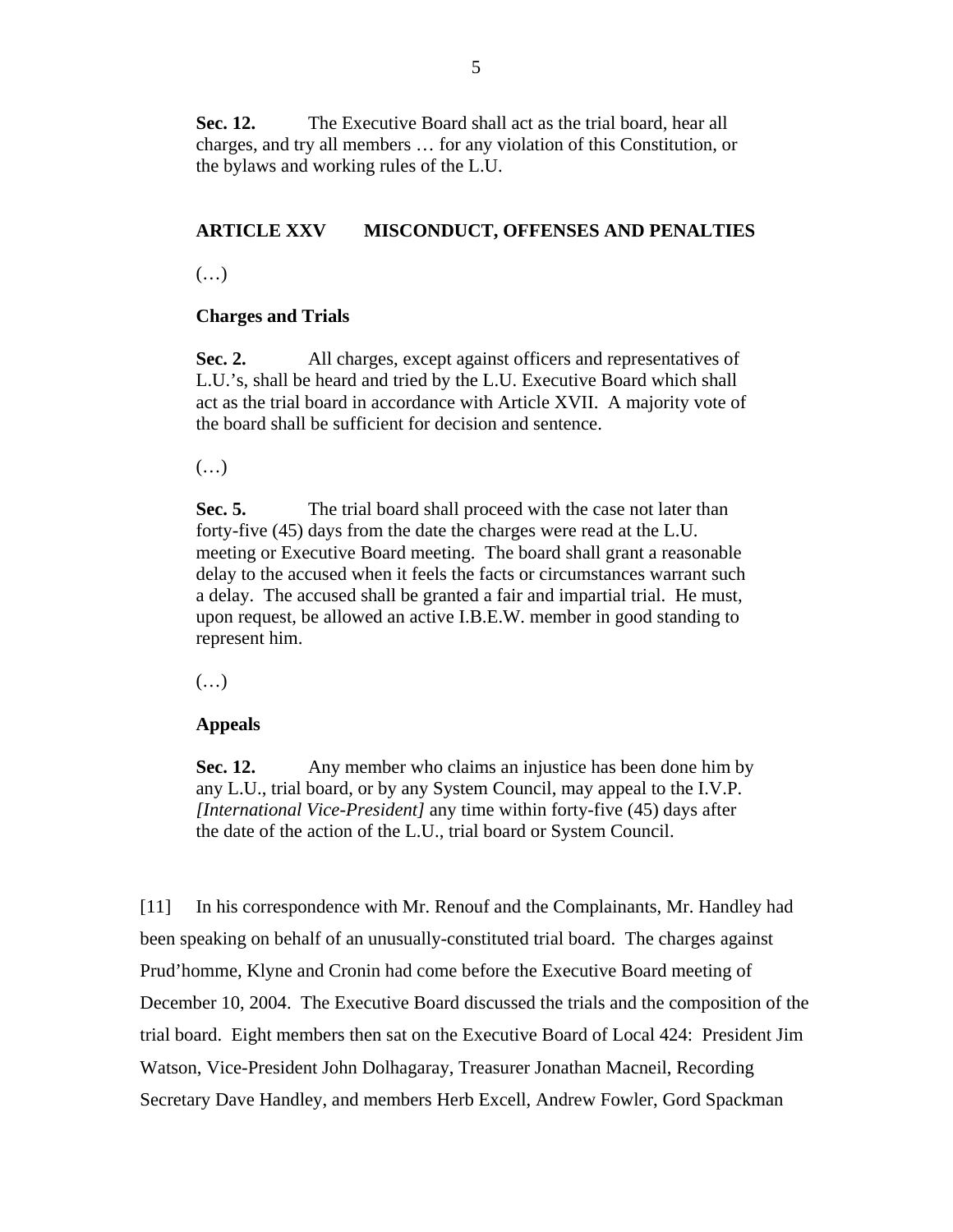and Darrell Taylor. IBEW International Representative Larry Schell, who has servicing responsibility for Local 424, attended this meeting in his advisory capacity. After discussion and receiving advice from Mr. Schell, five of the eight members recused themselves, for various reasons. President Watson was involved in the Reinhart inquiry and the events referred to in the charge. So were Vice-President Dolhagaray and Messrs. Taylor and Spackman. Treasurer Macneil's situation came up for discussion. He had been the subject of other charges that bore some relationship to the Reinhart dispute we were not informed of the details — and the Board also discussed the degree to which Mr. Macneil had been involved in the events of the day in question, of which we similarly did not hear details. President Watson suggested that Macneil recuse himself. He did so without objection. Of the other Executive Board members, we did not hear anything about Mr. Fowler's position, or whether he was even in attendance (though Ex. #20 indicates that Mr. Fowler ultimately gave a witness statement at Mr. Prud'homme's trial, and attaches that statement; he would presumably have been thereby disqualified). Mr. Handley was uninvolved in the events around the charges and was willing to serve. Mr. Excell, though uninvolved, declined to serve and told the Board that he had been "getting grief" from other members, which we take to a reference to some of the political ferment within the Local that we know attended the proceedings against Mr. Reinhart.

[12] These recusals left Mr. Handley, in his words, the "last man standing" willing to serve on the trial board for these charges. On the advice of Mr. Schell, he took it upon himself to recruit and appoint substitutes to sit the trials. He appointed members George Gladney, Robin Duke, and Doug Daly. With Mr. Handley this comprised a trial board of four, three of them substitutes, sitting on behalf of the eight-member Executive Board.

[13] In doing this, Mr. Handley and the remainder of the Executive Board acted according to the advice of the International Union as set out in Exhibit #18, an IBEW booklet entitled "How to Conduct a Hearing: A Suggested Guide for Hearing Officials in the Conduct of Local Union Hearings". In the section called "Charges Against Members", the booklet says in relevant part:

6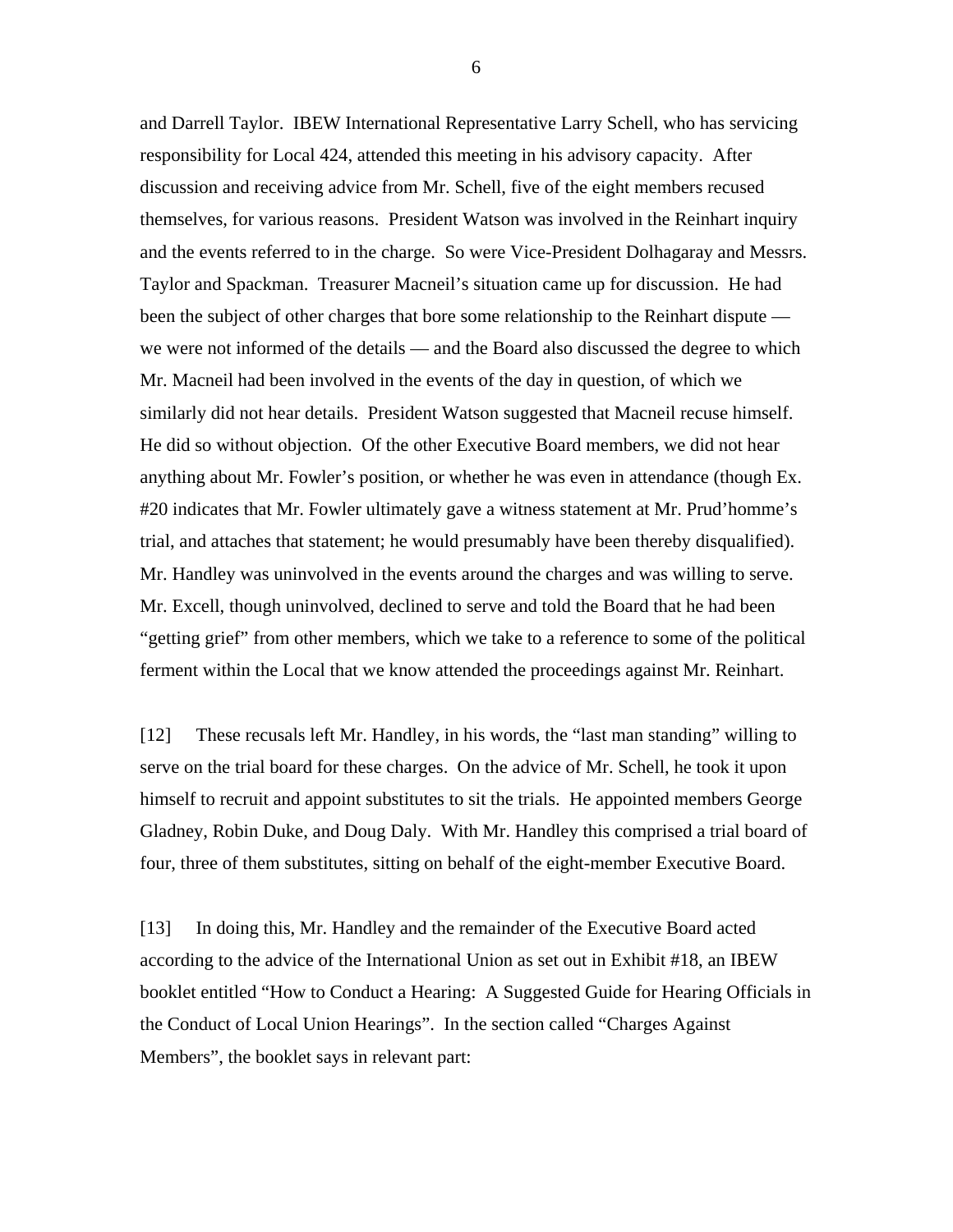#### **TRIAL BOARD PROCEDURE**

1. Make sure the Trial Board is properly constituted in accordance with Article XVII, Section 11, of the IBEW Constitution. A quorum is necessary to proceed with a trial. A quorum of the Board shall consist of the majority of its members (*Article XVII, Section 10*).

2. Should any member or members of the Executive Board be disqualified, a substitute or substitutes shall be appointed as provided in Article XVII, Section 11, of the Constitution. We recommend that Trial Board members be disqualified if any reasonable issue is raised concerning their impartiality or eligibility to serve.

Executive Board members preferring charges or directly interested or involved in any case before the Board **must** excuse themselves as Trial Board Members (*Article XVII, Section 11*). Any conflict over the eligibility of a member to serve should be resolved by the other Board members.

3. While full participation by all Board members is not necessary when, for example, Board members do not attend — any Board member or members who may be disqualified should be replaced. Once the President has made the appointment of a substitute, and should one or more members fail to appear, the Trial Board could still proceed if a quorum of those qualified to serve is present.

[14] Mr. Prud'homme's trial commenced on January 17, 2005. He attended with Mr. Renouf as his counsel. When he arrived at 1:45 p.m., the trial of Mr. Coffin, another member involved in the events of November 28, 2004, was underway. Mr. Prud'homme had to wait while it concluded. At 3:30 p.m. he and Mr. Renouf were ushered in. Early on, Mr. Renouf objected to the composition of the Trial Board, objected to the timing of the trial, and sought an adjournment for time to prepare. Mr. Gladney, who was chairing the board, dismissed the objections and directed that the trial proceed. Though nothing turns on this bit of disputed evidence, we find that at this point Mr. Gladney adjourned briefly to confer with Mr. Schell. Mr. Schell was present outside the room to advise the board if needed, a function that he commonly performs in his role as International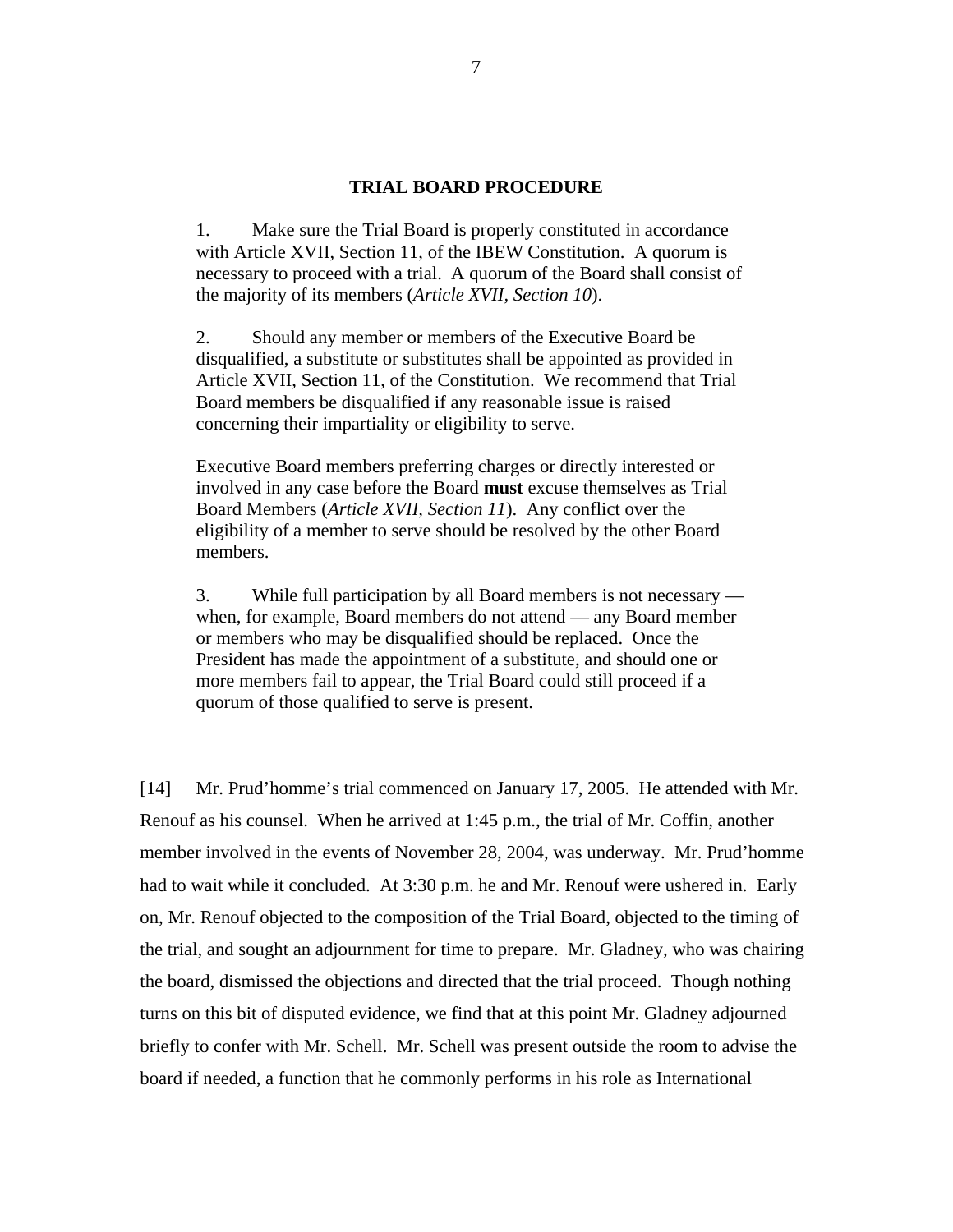Representative. Mr. Renouf requested to be present when the board conferred with Mr. Schell. This request was refused. We note that Mr. Schell had himself been present during the November 28 proceedings concerning Mr. Reinhart, against the backdrop of which the alleged offences occurred.

[15] When Mr. Gladney returned, the trial board ruled that it would note the objection but the trial would proceed. The trial board heard testimony from several witnesses, including the charging member, Mr. Brown, and received and read several statements from witnesses not present at the hearing. Shortly after 6:00 p.m., Mr. Renouf again sought an adjournment, on the basis that he had not received advance disclosure of the witness statements and required time to prepare. Mr. Gladney again adjourned to confer with Mr. Schell. Mr. Gladney returned from his conference and the Trial Board declined Mr. Renouf's adjournment request. At this point, about 6:20 p.m., Mr. Prud'homme and Mr. Renouf left the trial. Mr. Prud'homme explained to us that he had been "humiliated" by the evidence against him, that the charges and the evidence were "garbage" and untrue, and that he left because he considered the trial board a "kangaroo court" and could not see the trial turning out in a good way. The trial board then recessed to confer again with Mr. Schell. Initially the board resolved to proceed in Mr. Prud'homme's absence and heard a closing statement from Mr. Brown; but shortly after, it suspended proceedings. The board did not deliberate and did not render a verdict.

[16] The next day, Mr. Renouf wrote to Mr. Handley. In his letter he again objected to the composition of the trial board as being contrary to the IBEW constitution. He also alleged that Mr. Prud'homme had been denied fair process for several reasons, including denial of adjournments, admitting improper evidence and consulting Mr. Schell in the absence of Mr. Prud'homme or his counsel. He advised that for these reasons, Mr. Klyne and Mr. Cronin would not be appearing on their scheduled trial dates. The Klyne and Cronin trials did not proceed on those dates.

[17] Mr. Handley replied to Mr. Renouf's letter on January 19, 2005, in separate but similar letters mailed to the Complainants. He advised that the trial board had been

8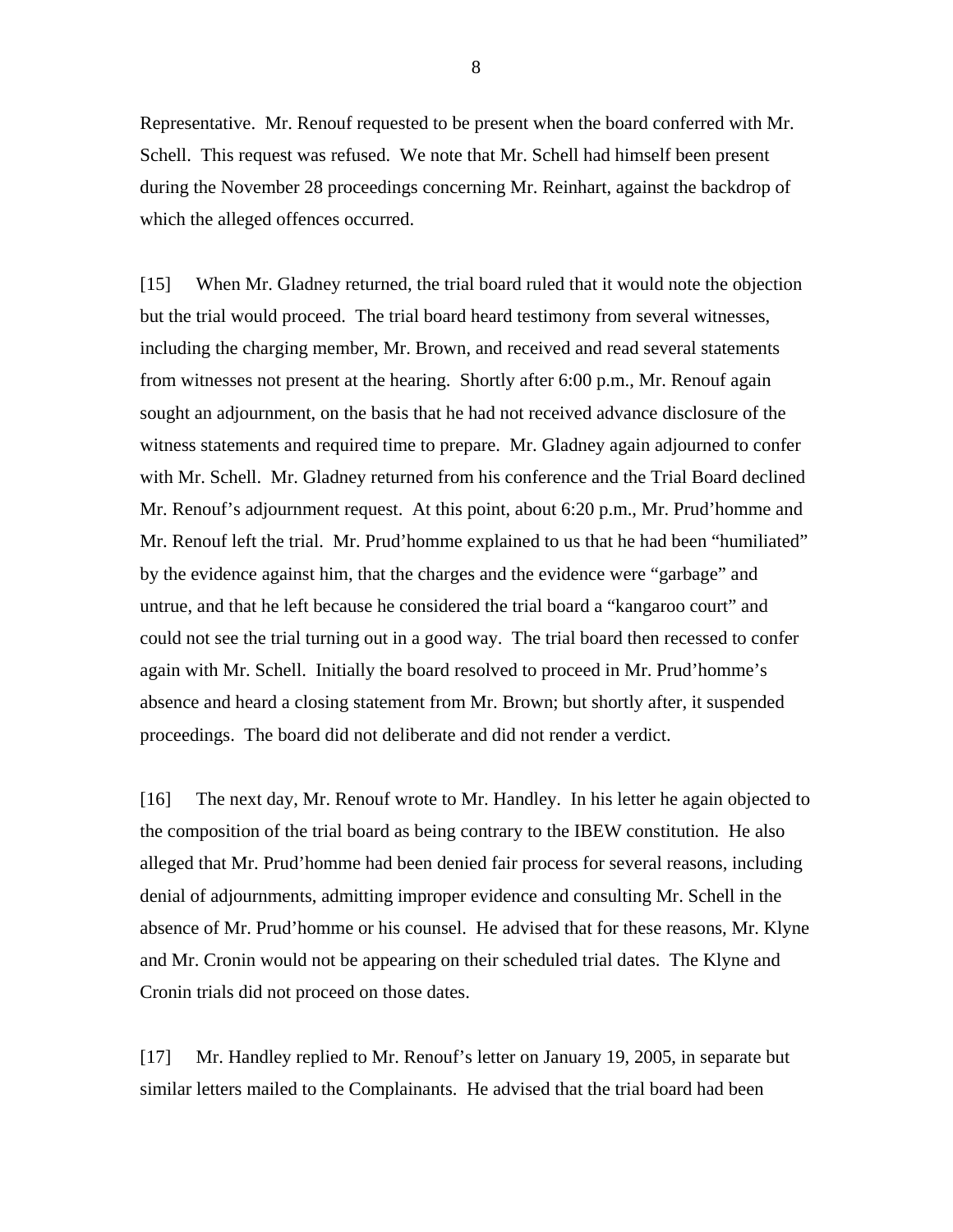constituted by substitution pursuant to Article XVII of the Constitution and stated that the board was validly constituted. He took issue with Mr. Renouf's various objections to the trial process, but advised that, in Mr. Prud'homme's case the trial board had elected to adjourn the trial after Mr. Prud'homme's departure because of the late hour. In the cases of Klyne and Cronin, Mr. Handley advised that new trial dates would be set because of the "confusion" he attributed to Mr. Renouf. After a further exchange of letters with Mr. Renouf, Mr. Handley rescheduled all three trials to April and May, 2005. These complaints were filed in early April. In the result, neither has Mr. Prud'homme's trial continued nor have Mr. Cronin's and Mr. Klyne's trials commenced.

[18] One other development in the trial bears mention. It is the standard practice of IBEW and its locals to tape record or transcribe *verbatim* their trials. Exhibit #18, "How to Conduct a Hearing", recommends this. Mr. Handley operated the tape recorder during the trial, changing tapes several times. The tapes were deposited in an envelope at Local 424's offices until these proceedings had commenced. In preparation for these proceedings, Mr. Schell sent them to an outside contractor to be transcribed. The contractor discovered that at least one tape was blank, perhaps because it was loaded wrong-side up. Whatever the cause, the blank tape created a gap in the trial record. In June, Local President Tim Brower sought direction from International Vice President Phil Flemming on what to do about the missing tape. Mr. Flemming directed that the trial start anew. As things stand, then, Mr. Prud'homme's first trial is nullified and any trial for him must now commence from the outset.

#### **II. The Parties' Positions**

[19] The Complainants say that these proceedings are suspect in their origin and fatally flawed in their execution. They point to the "political flavour" of the charges; the backdrop of ferment in the Local Union over the proceedings against Mr. Reinhart; Mr. Brown's status as an Assistant Business Manager of the Local and hence a member of the Union "establishment"; the recusal of Mr. Macneil, who they say was the one member of

9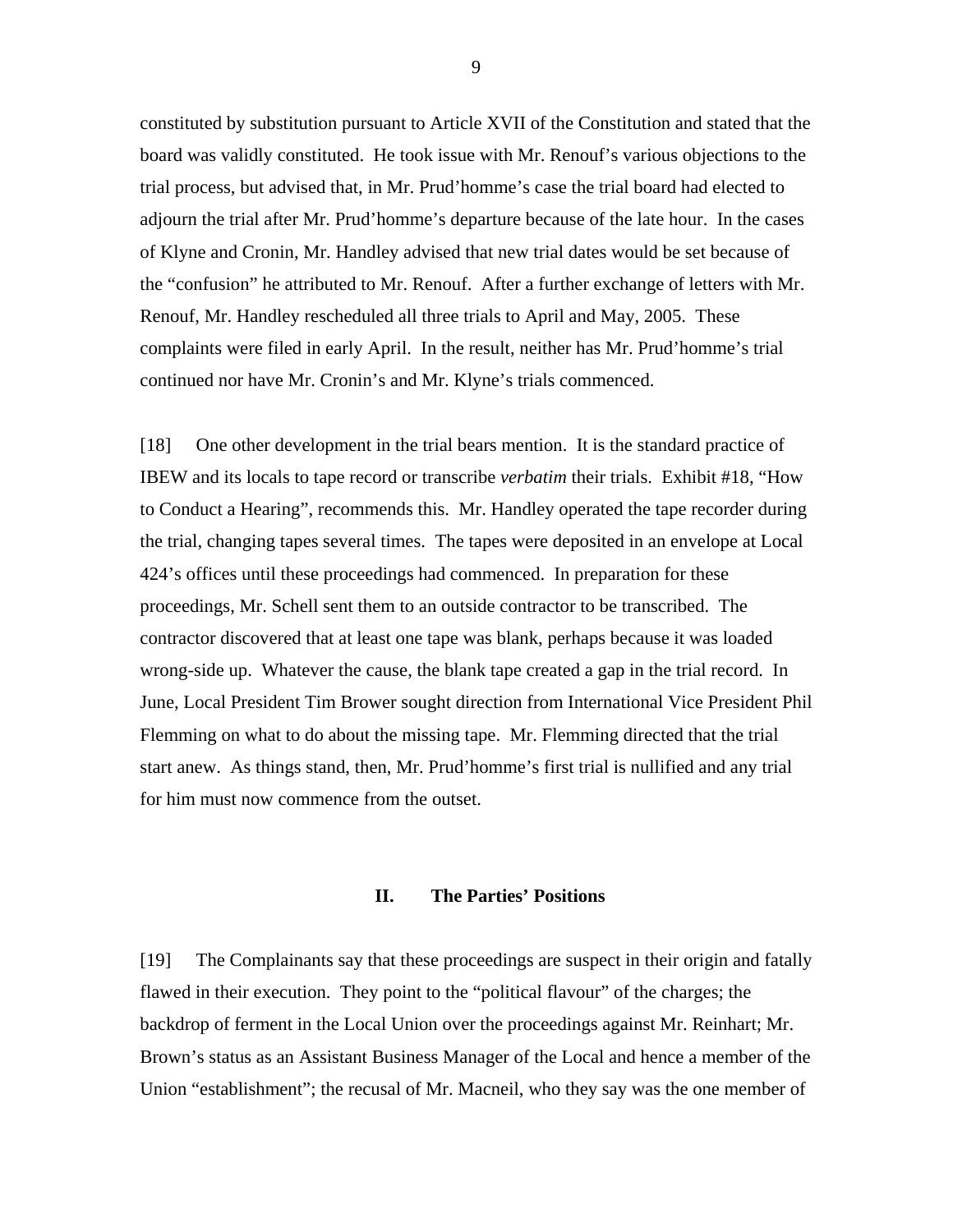the Executive Board that might have been sympathetic to the Complainants; and the suspicious loss of the audio record of part of the trial. They say that this Board should be alert to discourage the use of union disciplinary procedures to suppress dissent and so should hold the Union to meaningful standards of fair process.

[20] The first standard the Complainants advance is that a fair trial must be one that is conducted by a tribunal validly constituted by the Union's own constitution: *Tippett v. International Typographical Union, Loc. 226* (1975) 63 D.L.R. (3d) 522 (B.C.S.C.). They argue that the tribunal is not properly constituted because the IBEW Constitution requires that trials be conducted by a quorum of the Executive Board. The power of substitution set out in Article 17.11 does not even apply to trial boards; and if it does, Mr. Handley was obliged to substitute for the entire recused or missing membership of the Executive Board (seven members), not just enough to meet quorum. They say that in any event, no quorum was present; a majority of eight is five, not four.

[21] The Complainants argue further that the conduct of the trial was unfair in several ways, all of which offend s. 26 of the *Code*:

- The trial board unfairly refused adjournments to allow Mr. Prud'homme to meet the case against him;
- The charges were inadequately particularized;
- The trial board had improperly taken advice from Mr. Schell, who himself had some level of involvement in the events of November 28, 2004;
- The trial board took advice from Mr. Schell outside the presence of Mr. Prud'homme or Mr. Renouf. They say this is improper, citing the practice of professional disciplinary tribunals;
- The trial board accepted hearsay evidence of dubious reliability without making proper enquiries; and
- The same trial board sat Prud'homme's case as would sit Klyne's and Cronin's cases, and as had sat a similar case against Mr. Coffin, in all of which Mr. Brown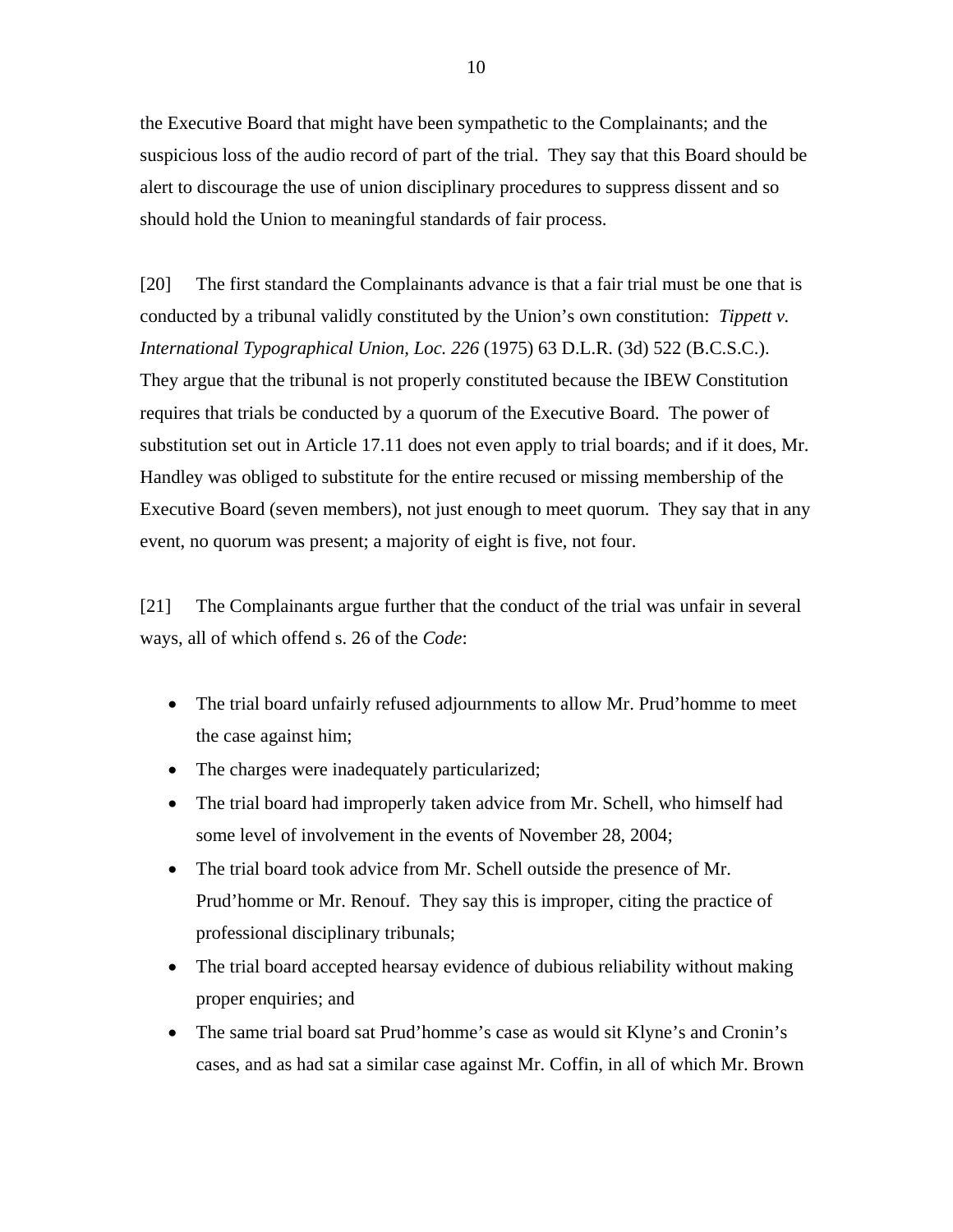would be present as the charging member. This presented the unfair risk that evidence in one case would influence the others.

[22] The Complainants say that the past practice of the Union is no defence to any of these defects: *Bimson v. Johnston et al.* (1957) 10 D.L.R.(2d) 11 (Ont. H.C.). They argue that these are serious defects and that there is no authority in the Trial Board to restart the proceedings as International Vice President Flemming has directed. For these reasons the Board should direct that the Union cease and desist its breach and not prosecute Mr. Prud'homme further on these charges, effectively bringing his trial to an end. They further say that the trials of Messrs. Klyne and Cronin cannot proceed because the mandatory 45-day time period in Article 25, Section 5 has expired.

[23] The Respondents argue that this Board should be cautious of interfering in the constitutionally-mandated domestic processes of a democratic trade union organization. They urge us to separate fact from surmise and innuendo; there is no evidence that the charges were laid with ulterior purpose, or that the missing audio was anything other than error. They ask us to remember the rights of all members and to leave the merits of the cases to the trial board. They argue that the Board should not demand a standard of perfection from the lay participants in these domestic tribunals, or even apply to them the stricter standards of natural justice that might apply to a statutory tribunal.

[24] The Respondents acknowledge that the "fair trial" requirements of s. 26 of the *Code* take precedence over the Union's constitution. They say that those requirements were met. They point to the irony that the Local might fall afoul of the *Code* by trying to give the Complainants a *more* fair trial, before adjudicators not involved in the events. They stress the absurdity of a restrictive interpretation of its constitution which would make it impossible to try members charged in circumstances where the Executive Board could not or would not sit. They say that the Board should favour interpretations of the constitution that are consistent with s. 26. Substantial compliance with the constitution is sufficient: *Re United Brotherhood of Carpenters and Joiners of America, Local 1998*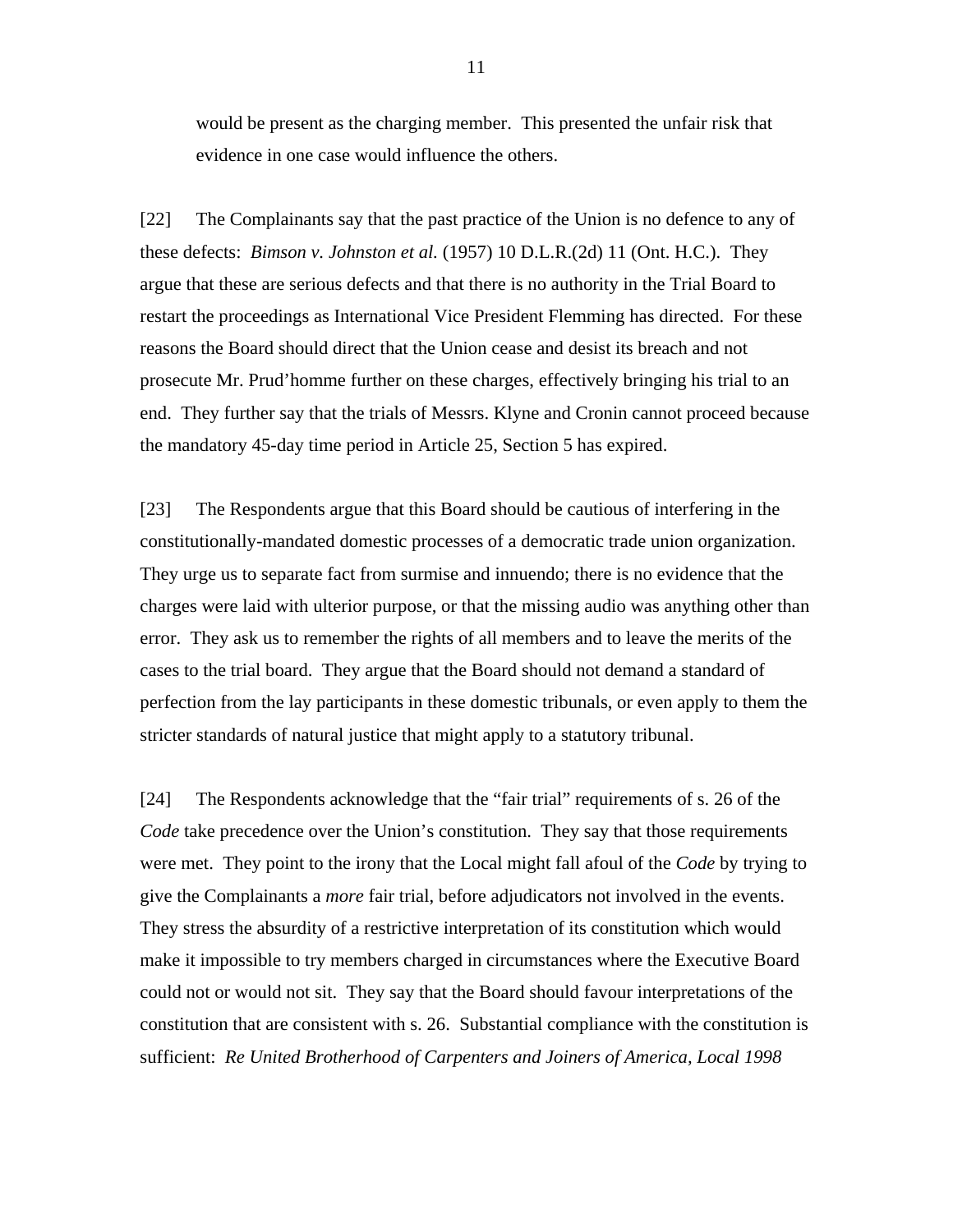B.C.L.R.B. Letter Decision, No. B77/2000. On the issue of quorum, no respondent has yet raised that in the trial proceedings and they remain free to do so.

[25] The International and the Local respond to the allegations of procedural unfairness in this way:

- The charges are adequately particularized. There is no real uncertainty about the events that the charges concern;
- As it transpired, all three accused members received adjournments;
- Mr. Schell's role in providing advice to the trial board was appropriate. His presence at the November 28 proceedings and knowledge of events does not make his involvement in the proceedings of this domestic tribunal objectionable. The trial board remained independent and retained responsibility to make its own decision on the charges, which is the standard applicable to a domestic tribunal.
- Mr. Schell provided his advice outside the presence of *both* parties, including Mr. Brown, the charging member. Again, no higher standard of conduct should apply to a domestic tribunal.
- The question of how to handle the evidence, including hearsay and written statements from persons who might have been available to testify, is one for the trial board. It has not determined what if any weight to give to the evidence.
- The Complainants have no right to differently-constituted trial boards for their separate trials. Practically, that is impossible if the Executive Board must sit all trials. If they are concerned about the impact of evidence from prior trials, their remedy is to seek consolidation of trials.

[26] The Respondents conclude by arguing that the direction of International Vice President Flemming to restart Mr. Prud'homme's trial was within his constitutional authority and was a reasonable approach to the problem of the missing audio. They say that the 45-day limitation period on trial proceedings is directory, not mandatory, so that these trials may continue. The Board should not pre-empt further proceedings by a cease and desist order; that would ignore the rights of charging members to have their charges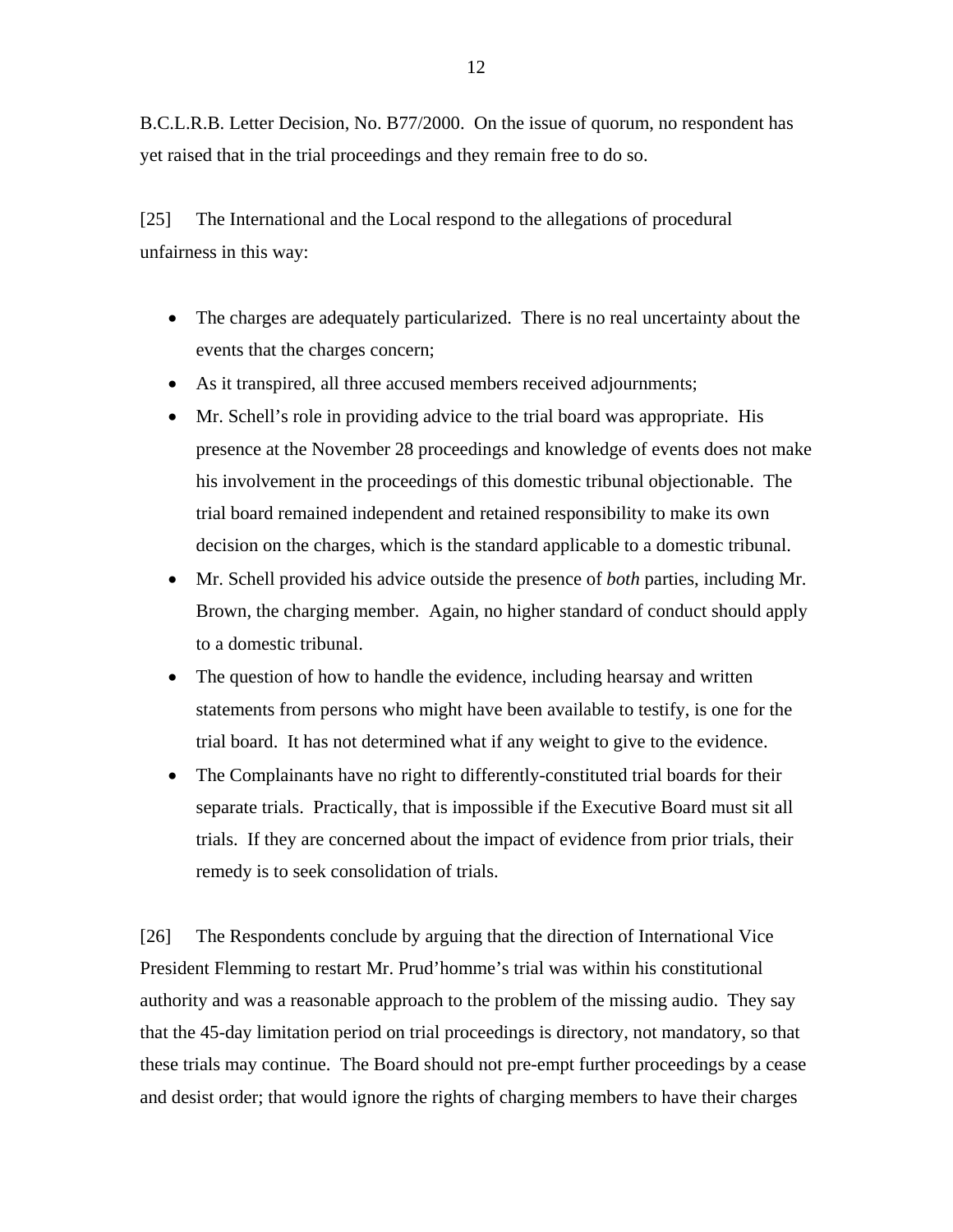adjudicated, and would go further than to place the Complainants in the position they would be in but for the breach of the *Code*.

[27] All parties tell us that some guidance from this Board may be appropriate beyond what is necessary to dispose of the case.

#### **III. Decision**

#### **A. General Principles**

[28] Section 26 of the *Labour Relations Code* says:

**26** No trade union shall expel or suspend any of its members or take disciplinary action against or impose any form of penalty on any person for any reason other than a failure to pay the periodic dues, assessments and initiation fees uniformly required to be paid by all members of the trade union as a condition of acquiring or retaining membership in the trade union, unless that person has been

- (a) served personally or by double registered mail with specific charges in writing,
- (b) given a reasonable time to prepare the person's defence,
- (c) afforded a full and fair hearing, including the right to be represented by counsel, and
- (d) found guilty of the charge or charges, and if a monetary penalty has been imposed, fails to pay it after having been given a reasonable time to do so.

[29] This Board has described s. 26 as "a mandatory 'due process' provision imposed upon any trade union that seeks to suspend or expel a member": *Jan Noster v. CLAC, Local 63* [1999] Alta. L.R.B.R. 211 at 224. It sets specific procedural standards that must be adhered to: personal service of a specified charge, time to prepare the defence, right to counsel, a finding of guilt and time to pay. Subsection (c) also grants the right to a "full and fair hearing", which imports general principles of natural justice into trade union trial procedure: see this Board's recent decision in *Rodney Heinrichs v. United Brotherhood of Carpenters et al.* (As yet unreported, Board File No. GE-04954, September 12, 2006).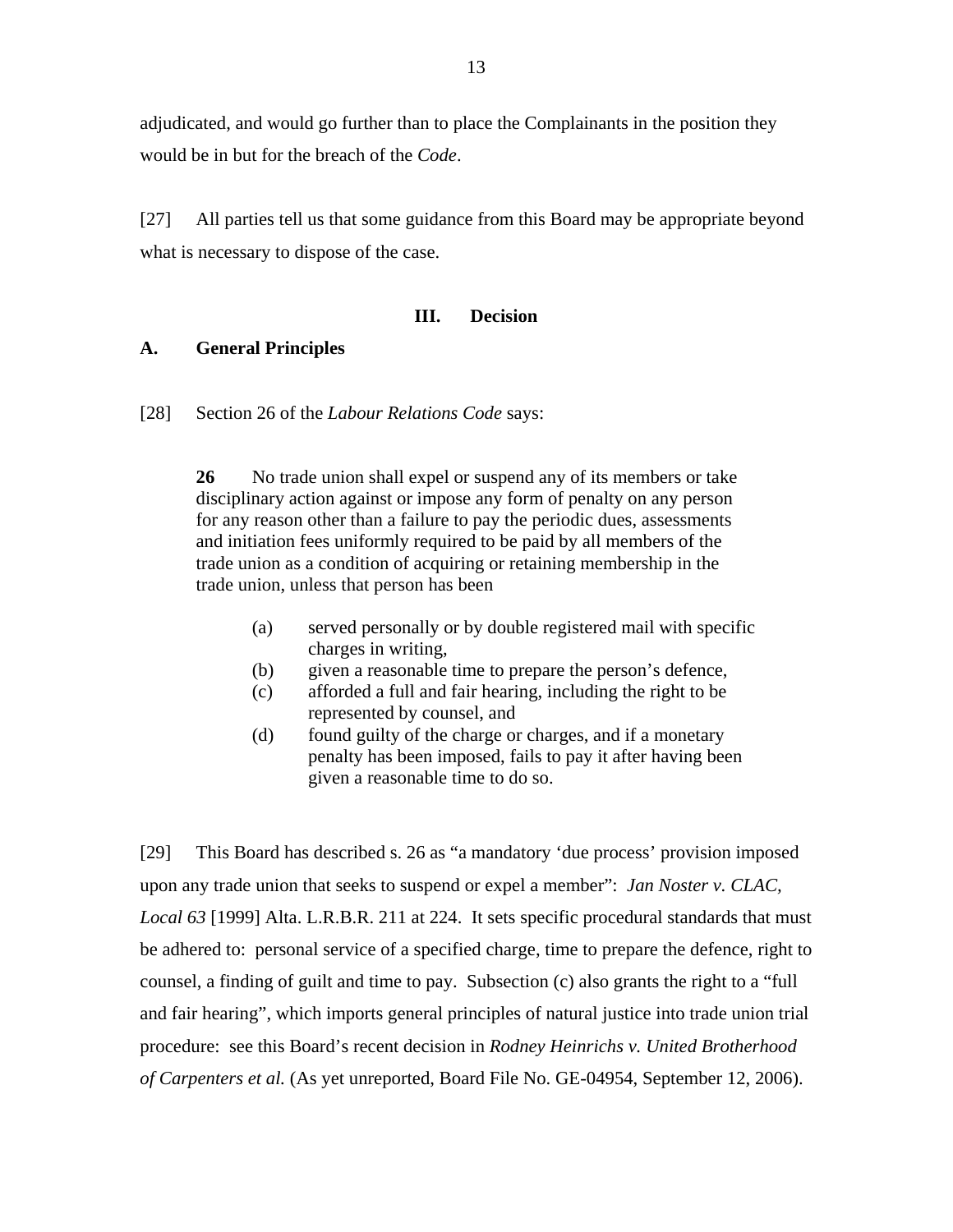[30] Natural justice principles are contextual. They are flexible enough to take into account the wide variety of tribunals that adjudicate legal rights and the very different social and institutional contexts in which they operate. There has long been debate over the appropriate content of the principles of natural justice that should apply to trade union disciplinary procedures. On the one hand, trade unions are private organizations that formulate domestic codes of conduct and enforce these codes through union constitutions that are contractual in nature. They derive much of their strength and legitimacy as institutions from their private, consensual nature and their ability to apply majoritarian principles to harness the collective power of their membership. But on the other hand, trade unions under modern labour relations legislation are granted important statutory roles and rights, principally that of exclusive bargaining agency. They can profoundly affect the abilities of working people to get and maintain employment in their vocations. Democratic liberal societies, like Canada's, tend to lean towards careful protection of the rights of the individual when the interests at stake are as important as the ability to earn one's living. These opposing forces have created cross-currents in the case law on union disciplinary procedures that are admirably discussed in an article by Michael Lynk entitled "Denning's Revenge: Judicial Formalism and the Application of Procedural Fairness to Internal Union Hearings", (1997) *23 Queen's Law Journal* 115.

[31] Professor Lynk's analysis is sharply critical of the Canadian judicial approach to the topic, as being too formalistic and insufficiently appreciative of the democratic nature of trade unions, their collectivist imperative, and the extent to which trade unions typically strive for fairness in their internal affairs. In Alberta, as in some other Canadian provinces, the right of a union member to fair procedure in union disciplinary matters is now codified in labour relations statutes. The principal role in enforcing fair procedure is now, by s. 26 of the *Code*, given to this Board. Any labour relations board operating in this area faces something of a balancing act: to have due regard for the acknowledged pre-eminent expertise of the Courts on matters of fairness in legal proceedings, while dealing sensitively with internal union affairs according to its own understanding of the nature of trade unions and the social and economic interests at play. In carrying out this

14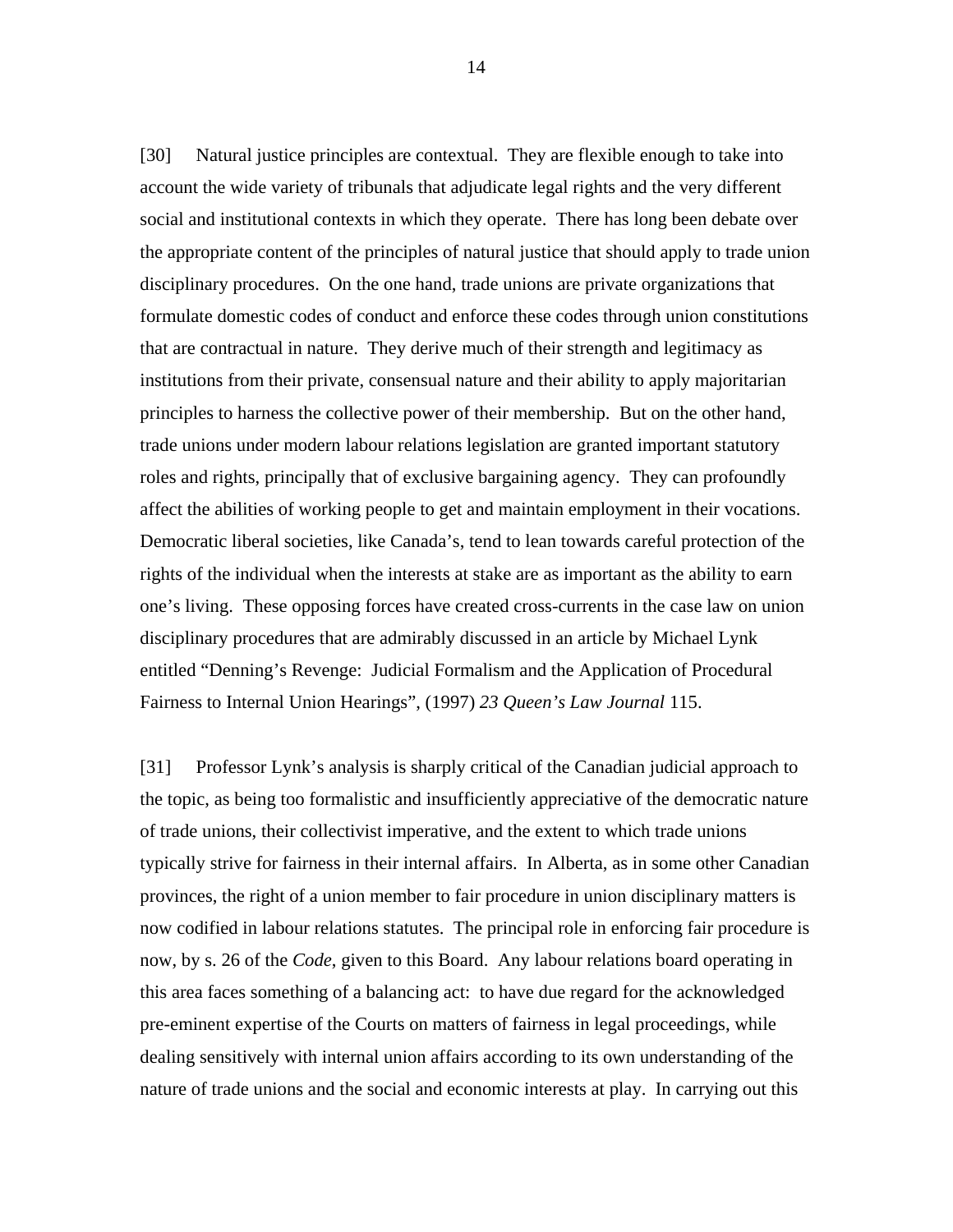balancing act, we can do no better than to cite with approval the analysis of the British Columbia Labour Relations Board in *Coleman and O.T.E.U., Loc. 378* (1995) 28 C.L.R.B.R.(2d) 1 at pp. 22-31, and especially the following paragraphs:

110. Trade unions have emerged as significant social and political forces in our society. They have statutory rights unlike any other voluntary unincorporated association. Throughout the workplace they embody the principle of freedom of association; and the collective agreements they negotiate set out what has often been described as "the rule of law" in the workplace.

111. The new s. 10 *[similar to Alberta's s. 26]* moves the review of the internal affairs of a trade union in regard to natural justice from the courts to the Board. The courts are the final arbiter of natural justice and the jurisprudence that it has developed in this area is now a matter of legislative policy. We do not see this transfer of jurisdiction as premised upon an increased concern about the abuse of democratic rights within trade unions, but rather premised upon an increased public interest in the political and social role of trade unions. Further, the Board's tripartite administrative structure, and its experience and expertise in the area of labour relations, will allow it to develop a more complete public policy in regard to the internal affairs of trade unions.

112. There are different, and indeed higher, social expectations of trade unions. No matter how efficient authoritarian decision-making may be in other legal or organizational settings, trade unions are accepted (statutorily and socially) for the purpose of employees fulfilling their desire for freedom of association at the workplace. Therefore trade unions are expected to reflect this principle in the manner in which they conduct themselves.

113. Individual members of a trade union must be permitted to pursue their own trade or profession, earn a living, participate in the internal affairs of their union, and not be interfered with in any manner other than a lawful one. Conversely, trade unions find their greatest strength in their collective nature, and this may involve compromises between the interests of individual members and the collective interests. It is the enforcement of these trade-offs and the requirement of a strong and united front that may involve a degree of control or discipline over those who may be seen to threaten that collective good.

114. It is clear that the democratic tradition, which trade unions uphold, is strengthened, not weakened, by the fair balance which they strike in the administration of these trade-offs. It is with this view of the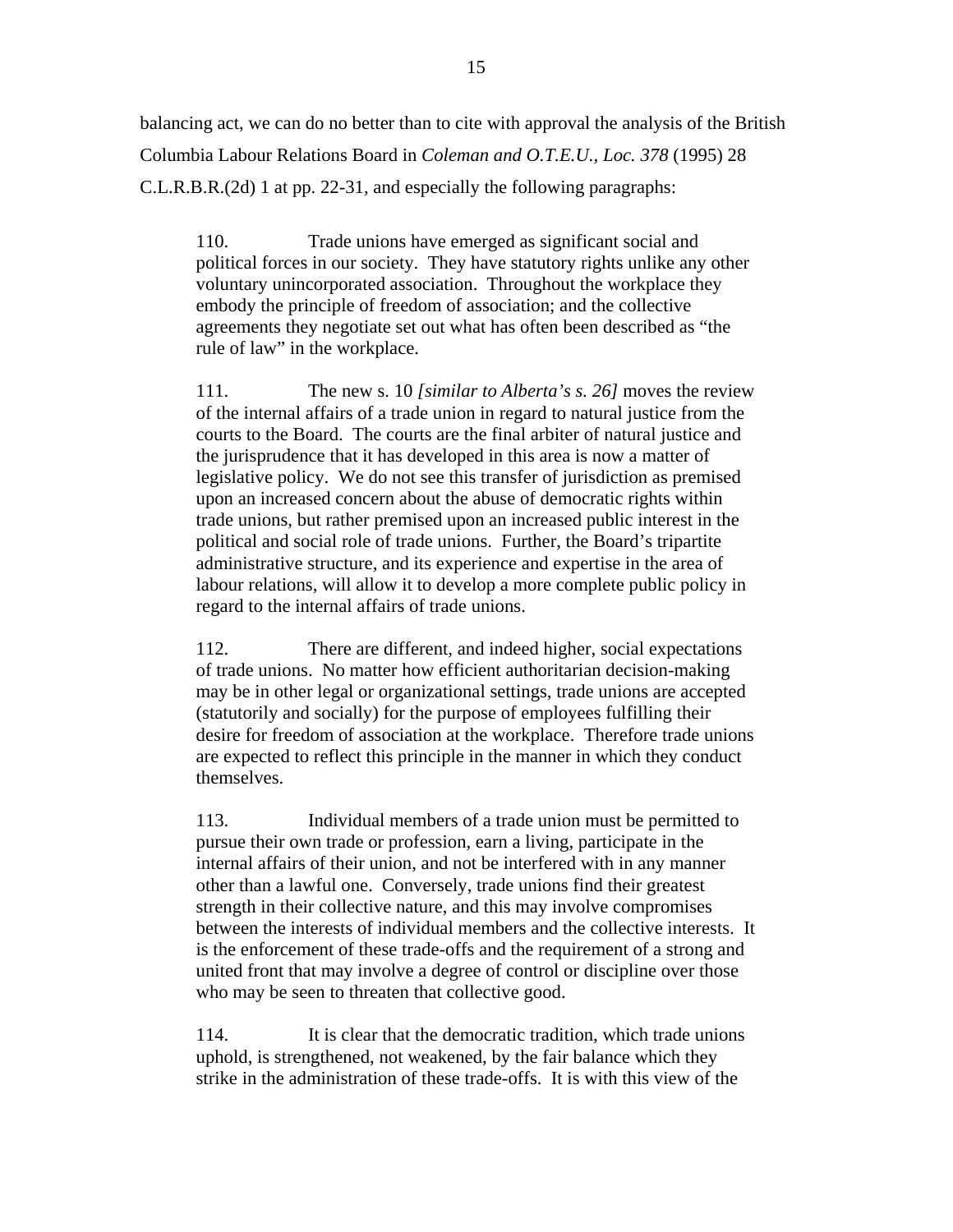nature and role of trade unions in our society that will inform the framework for our interpretation and administration of s. 10 of the Code.

[32] In striking an appropriate balance in this case, we make the following general observations. First, disciplinary proceedings generally serve legitimate trade union purposes in harnessing the collective power of the membership and ensuring that the interests of the collective are not undermined by the actions of individual members. There should be no presumption that union discipline is an instrument of oppression or that it is imposed for ulterior motive. Though oppression and ulterior motive are not unknown in internal trade union affairs, in our experience they are not widespread; and this Board will draw that conclusion only upon evidence of substance.

[33] Second, as important as are the individual interests of union members in disciplinary proceedings, they should not be overstated. These are civil proceedings. The liberty of the individual is not at risk. Standards of procedure appropriate to criminal proceedings are therefore not necessarily appropriate to trade union trials. Even the oftcited interest of union members in pursuing a livelihood is not necessarily at risk. In Alberta, the *Labour Relations Code* prevents union discipline, even a disciplinary expulsion, from resulting in the loss of the member's employment. Section  $151(g)$  says:

**151** No trade union and no person acting on behalf of a trade union shall

(…)

(g) require an employer to terminate the employment of an employee because the employee has been expelled or suspended from membership in the trade union for a reason other than a failure to pay the periodic dues, assessments and initiation fees uniformly required to be paid by all members of the trade union as a condition of acquiring or retaining membership in the trade union;

Section 149(a)(iii) enacts a counterpart prohibition upon employers. Of course, in the construction industry it may be less important for a suspended or expelled member to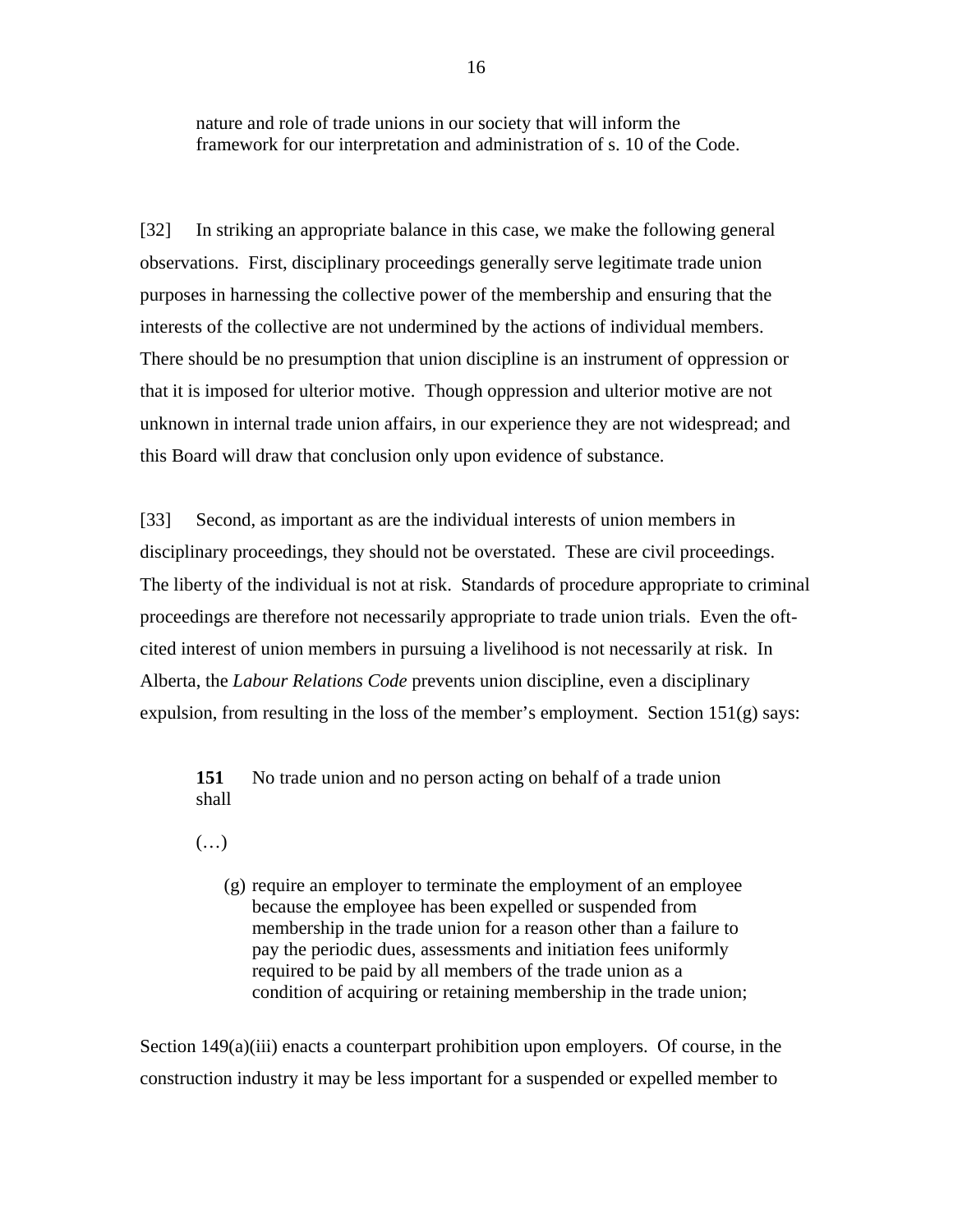maintain tenure in existing employment than to retain access to new jobs through the union's hiring hall. We address this case on the basis that these trials have the potential to affect the Complainants' livelihood.

[34] Third, trade unions are lay organizations. Their members almost never possess legal training. The conduct of internal trial proceedings is an important function, and it enhances the democratic, self-governing nature of the trade union for lay members of the union to conduct them. So long as trials are generally fair, and adhere to any specific procedural standards prescribed by the *Code*, this Board should be tolerant of methods that trade unions use to allow their members to perform internal trials effectively.

[35] In analyzing whether a trial is fair, we find useful the list of principles that the British Columbia Labour Relations Board in *Coleman*, *supra*, extracted from the case law (at 27):

(1) Individual members have the right to know the accusations or charges against them and to have particulars of those charges.

(2) Individual members must be given reasonable notice of the charges prior to any hearing.

(3) The charges must be specified in the constitution, and there must be constitutional authority for the ability to discipline.

(4) The entire trial procedure must be conducted in accordance with the requirements of the constitution; this does not involve a strict reading of the constitution, but there must be substantial compliance with intent and purpose of the constitutional provisions.

(5) There is a right to a hearing, the ability to call evidence and introduce documents, the right to cross-examine and to make submissions.

(6) The trial procedures must be conducted in good faith and without actual bias; no person can be both witness and judge.

(7) The union is not bound by the strict rules of evidence; however, any verdict reached must be based on the actual evidence adduced and not influenced by any matters outside the scope of the evidence.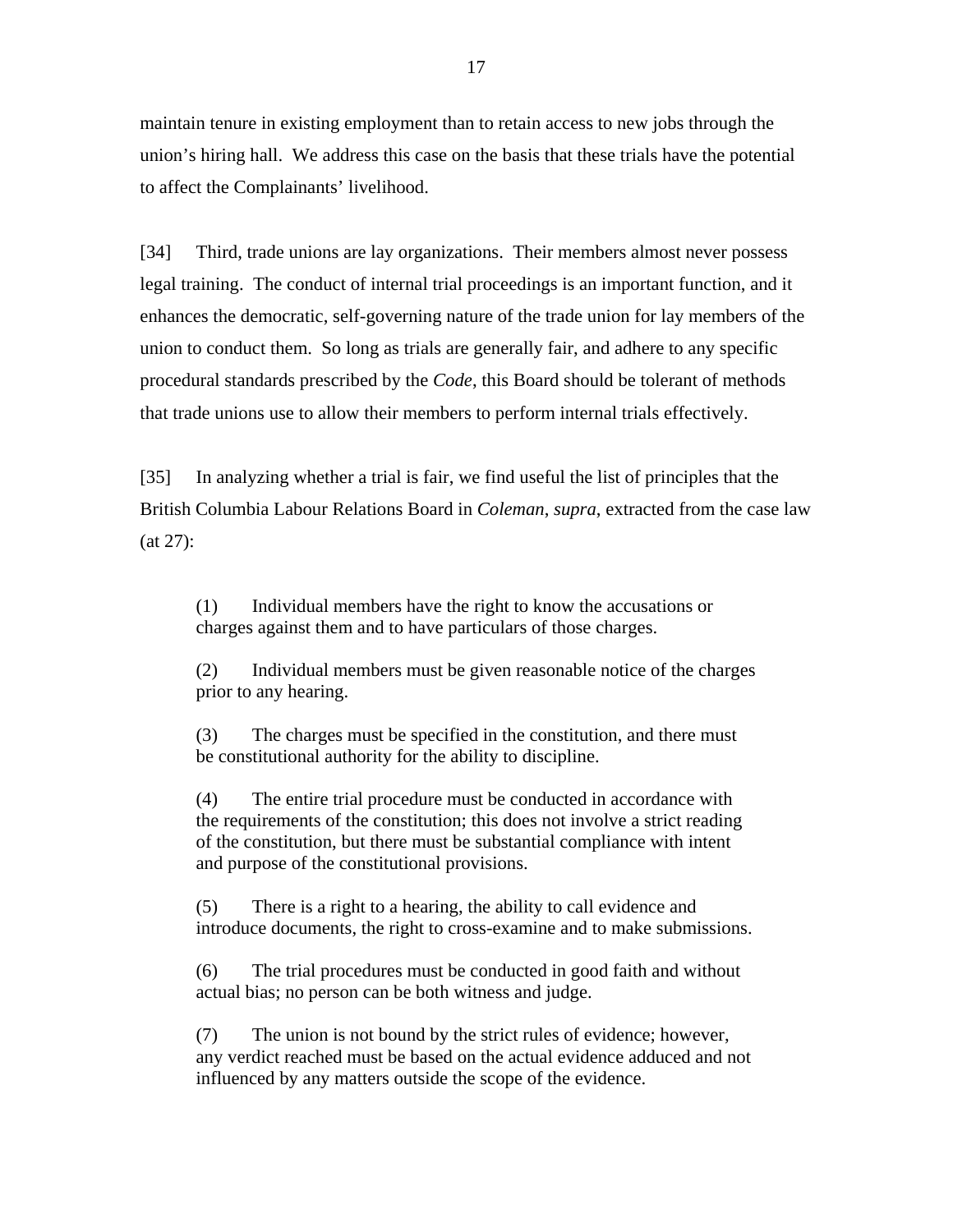(8) In regard to serious matters, such as a suspension, expulsion or removal from office, there is a right to counsel.

The *Coleman* list addresses the general language of s. 10 of the British Columbia statute, which says that everyone has "a right to the application of the principles of natural justice" in internal union affairs, including discipline. Some of its enumerated principles are duplicated or enhanced by the specific provisions of Alberta's s. 26. The other principles are reasonable protections for the interests of individual union members that we adopt as falling within the s. 26 guarantee of a "full and fair hearing".

[36] With those comments, we turn to the specific allegations of breach of section 26.

## **B. Substitution and Quorum**

[37] We find that the appointment of this trial board is a breach of s. 26 that invalidates Mr. Prud'homme's trial. The substitution of members is not objectionable, but the trial board lacked quorum. We reason as follows.

[38] Article XVII of the IBEW Constitution sets out the duties of officers of Local Unions. Sections 9 to 14 speak of the duties of the Executive Board. Section 10 sets the quorum of the Executive Board as "a majority of its members". Section 12 designates the Executive Board as the trial board with power to hear all charges and try all members except specified officers for violations of the constitution. In between, Section 11 speaks of recusal and substitution. The complete text of Section 11 reads:

Sec. 11. The board shall see that all members, officers, or others who are not entitled to remain in the board meetings, shall retire after they have been heard and submitted their business to the board. When a board member is directly interested or involved in any case before the board, he shall retire.

No board member shall sit in a case which affects his own employer, or which involves a member working for the same employer. In such case the board member shall be disqualified and the president of the L.U. *[Local Union]* shall appoint a substitute or substitutes. If the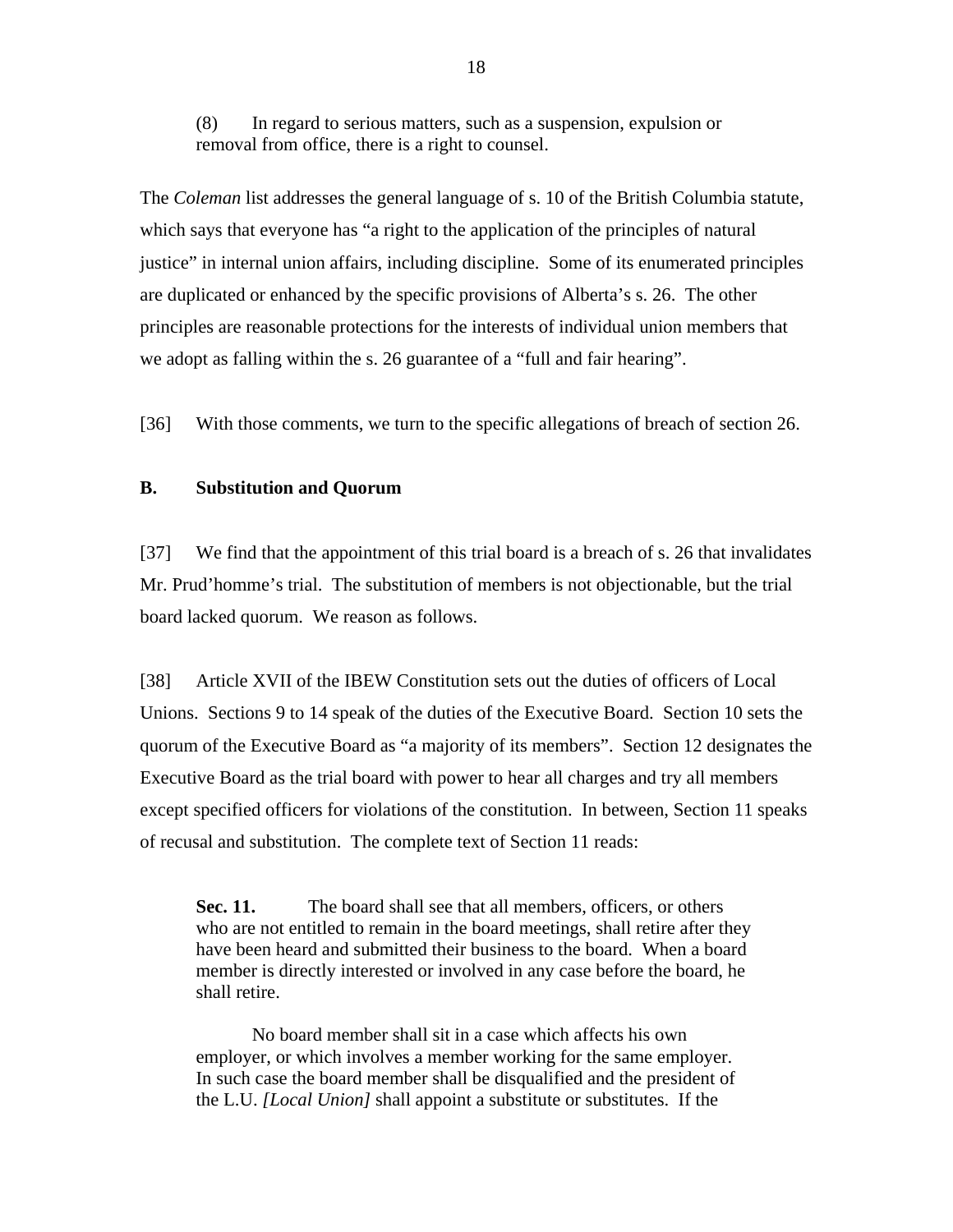president is a member of the board and is disqualified, then the vice president shall appoint a substitute or substitutes. If the vice president is also disqualified, then the substitute or substitutes shall be named by the remaining board members. That portion of this Paragraph which refers to an employer shall not apply to those L.U.'s where at least seventy-five percent (75%) of the membership is in the employ of one employer.

[39] Two things in this section, at least, cause interpretive difficulty. First, the entire section precedes the section that appoints the Executive Board as the Trial Board. From this the Complainants ask us to conclude that the power of substitution does not even apply to the Executive Board sitting as a trial board. Second, the words "in such case" in the second paragraph of the section, setting out the power of substitution, are not clear: does substitution apply only to recusals that occur because the case involves a Board Member's employer or an employee of that employer? Or does it apply to recusals that occur because of a Board Member's direct interest or involvement of the subject matter of the case?

[40] In looking at both of these interpretive issues, we are reminded that union constitutions are usually drafted by laymen. They are only rarely written with an organizational scheme and a consistency of format and language that a legislative drafter or lawyer might use. Especially for large international unions like the IBEW, these constitutions have also been in existence for many decades. They are amended infrequently, at large international conventions, and almost never undergo a general revision. As a result, anomalies, ambiguities and inconsistencies over time can creep into these documents, which may not have been models of precise drafting to begin with. Yet they are living documents; they govern the activities of thousands or hundreds of thousands of working people, and they are interpreted and applied every day. Flexible and purposive interpretation is appropriate. The British Columbia Board in *Coleman, supra*, says it this way:

110. (…) A union's constitution is a vigorous social and political document, drafted by trade unionists themselves. Therefore, the constitution and bylaws ought not to be read (in the words of Laskin J.A.,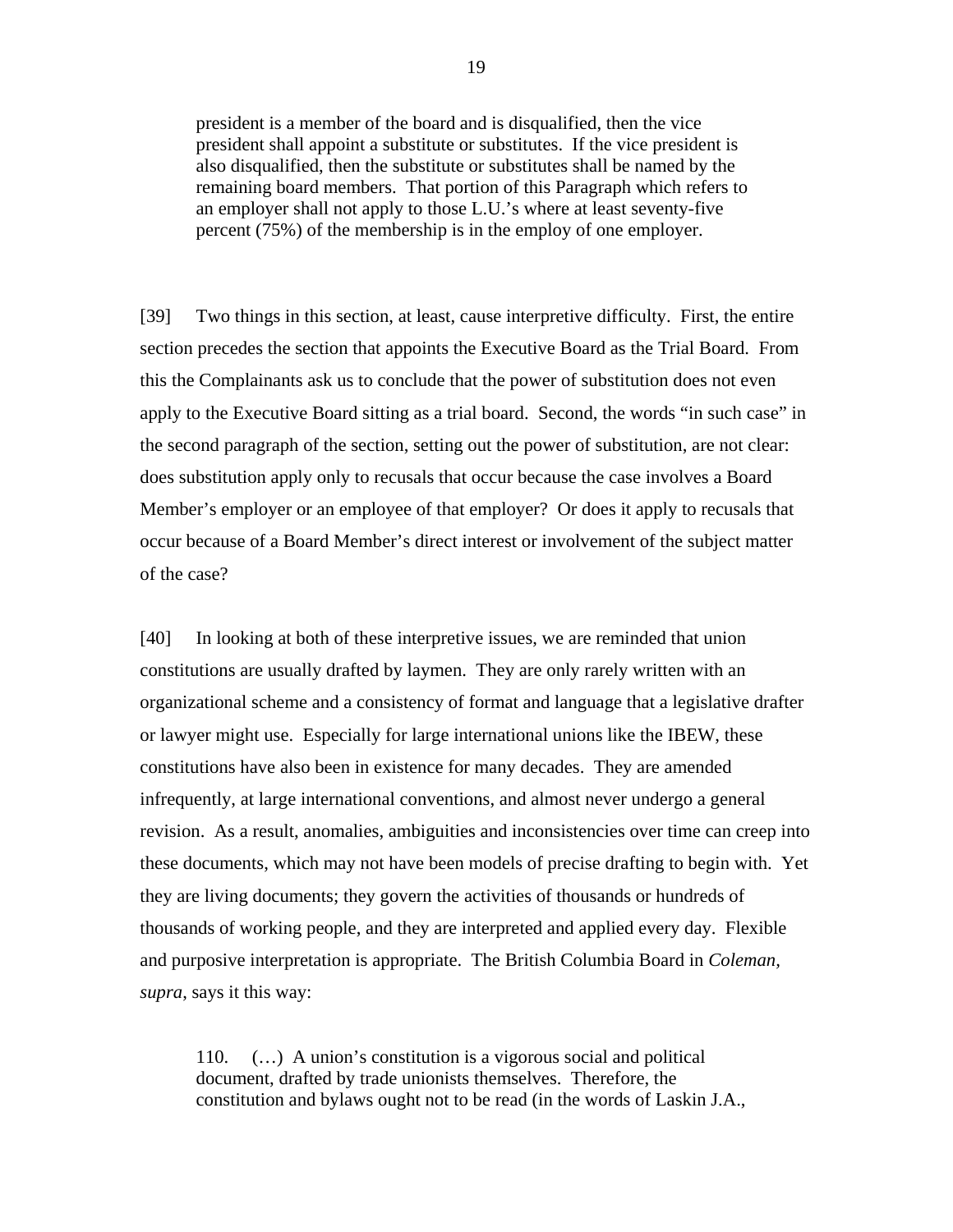as he then was) "as if it was a common law conveyance. The construction should be liberal, not restrictive": *Astgen v. Smith* (1969), 7 D.L.R. (3d) 657, at p. 684, [1970] 1 O.R. 129 (C.A.).

[41] Applying such a liberal approach, we consider that the power of substitution applies to trials as well as to regular Executive Board business. To find otherwise would attach too much meaning to the fact that the power of substitution precedes the mention of trial boards in Article XVII of the constitution. Acting as a trial board is an integral part of the constitutional functions of the Executive Board; nothing of substance in the constitution suggests that this function should be singled out for different treatment. We find it more significant that Section 11 of that Article says that a board member shall retire "in a case …", "in any case …", or "in such case". The word "case" is broad enough to include a trial proceeding, and indeed that is perhaps a better connotation than just a piece of ordinary board business. Purposive interpretation also supports a broad reading of the circumstances in which substitution may be employed. It is not immediately apparent what purpose would be served by the narrow reading that the Complainants suggest, except to generally lighten the hand of union discipline upon the membership. In contrast, reading the power of substitution broadly serves the purpose of mitigating problems of bias or perceived bias in trial proceedings, while still recognizing the union's legitimate purposes in conducting disciplinary process.

[42] The same interpretive approach leads us to the conclusion that the power of substitution applies to all recusals, not just recusals because the case involves an Executive Board member's employer. The Section is unclear on this point not because of any wording that one can readily point to, but because of its paragraph break. If one eliminates the paragraph break, it is much clearer that the phrase "in such case" should refer to all of the circumstances in which a board member recuses himself or herself. Again, we think that it would attach too much significance to the paragraph break to say that substitution is meant to be confined to the narrow circumstances of a case that involves a Board member's employer. It would be especially pedantic to apply that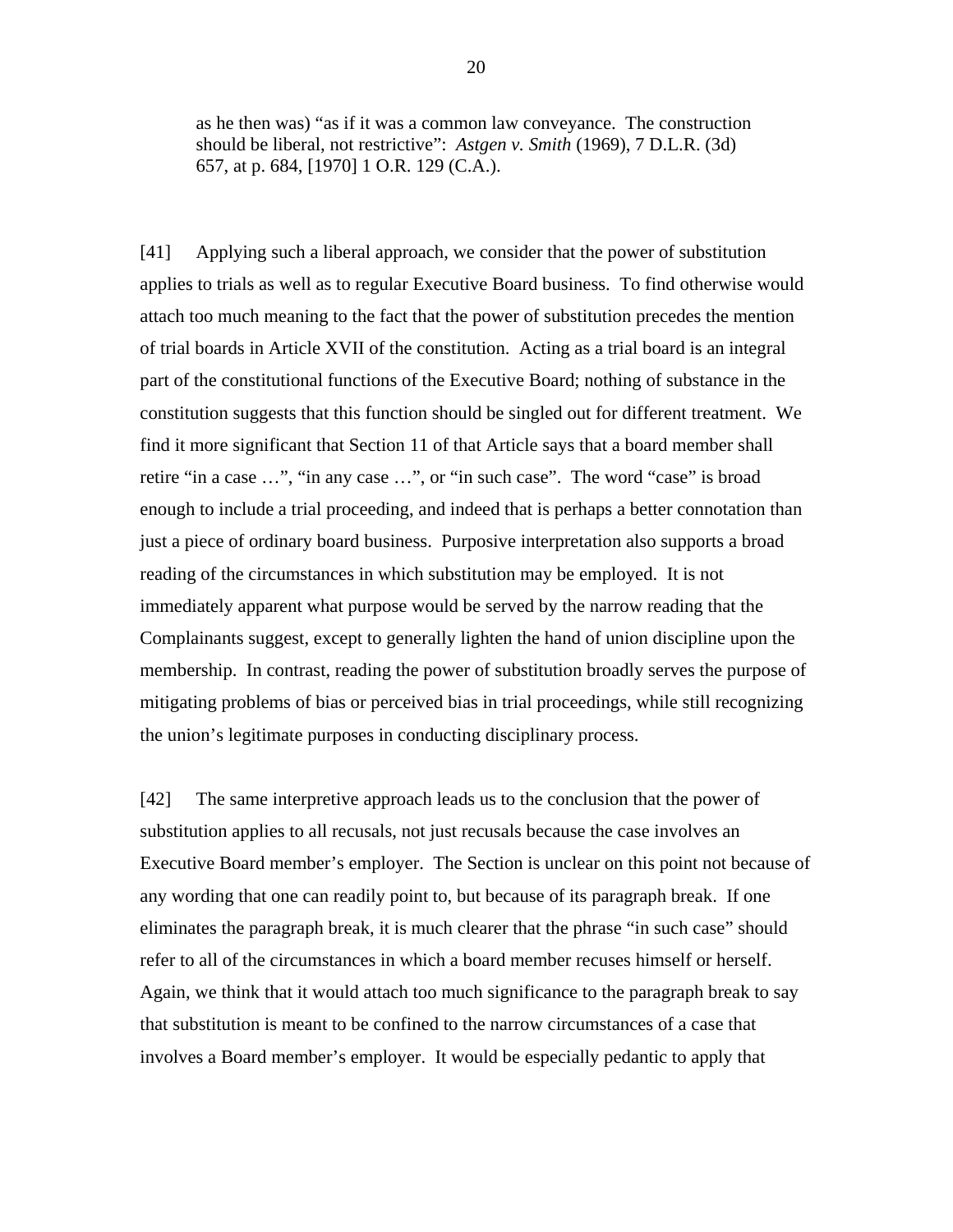meaning in the context of a document likely written by laymen, amended many times, and revised rarely if at all.

[43] When one considers the purpose of the substitution power, it is again difficult to see why one would read the power narrowly. The apparent objects of the substitution power are two: to allow Executive Board business to be done where one or more members are legally disqualified from acting; and to avoid unfairness or the appearance of unfairness in cases where a member of the Executive Board may be too "close" to the subject matter of the decision to be seen as making a disinterested or impartial decision. The IBEW constitution requires that members of the Executive Board serve as trial boards; and so, the problems of disqualification and bias are problems in the context of trials at least as much as in the context of normal Executive Board business. Why, we ask, would the constitution leave these problems unaddressed in one of the Executive Board functions, trials, where they are most likely to arise? No answer comes to mind. The wording of Article XVII, Section 11 does not compel a narrow reading of the substitution power, and so we prefer the broader, more purposive reading.

[44] Finally, this reading is supported by the interpretation that the Union itself gives to the substitution power. Mr. Schell testified that substitutes have been appointed to trial boards of this local in the past. The Union's booklet "How to Conduct A Hearing" at p. 5 recommends disqualification of Trial Board members "if any reasonable issue is raised concerning their impartiality or eligibility to serve" — and then advises that "any Board member or members who may be disqualified should be replaced". This booklet is authorized by the Union's International President, whose pre-eminent role in interpretation and application of the constitution is embodied in Article IV, Section 3(b). The Union has therefore taken an approach to its own constitution that reads the substitution power broadly and purposively, and in a way that enhances the fairness of the process to individual members while still allowing charges and trials to proceed. Though the domestic practice of the trade union cannot validate actions that are contrary to the constitution, it is a relevant factor and should receive some deference from this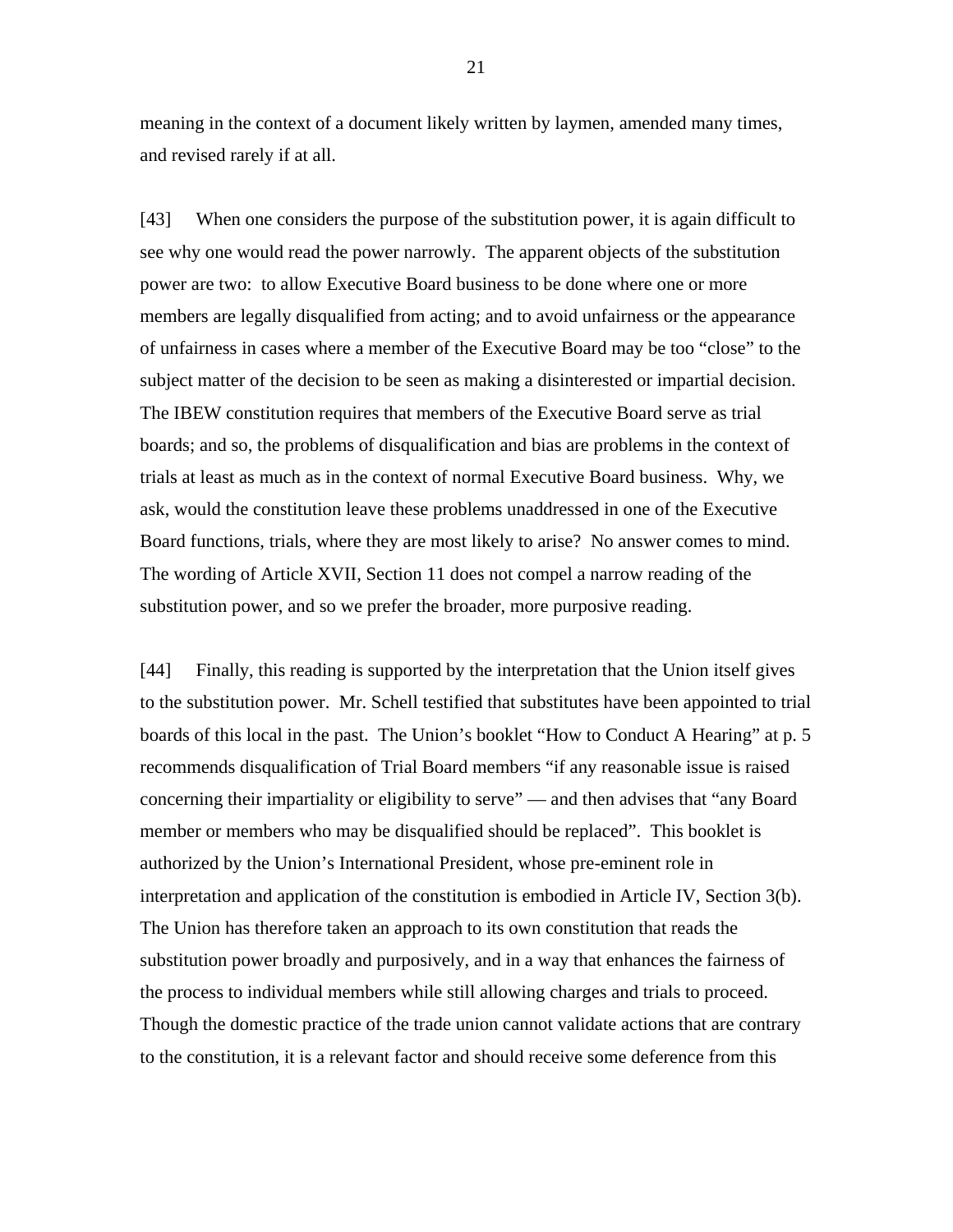Board where a constitutional provision affecting trial process is capable of more than one interpretation.

[45] We do not accept the Complainants' argument that all of the eight Executive Board members who recuse themselves must be replaced, not just enough to form a quorum. There is no apparent business purpose to such an interpretation, especially when the effect would be to needlessly dilute the responsibility and expertise of the elected members of the Executive Board who are charged by Article XXV, Section 2 with the task of sitting trials. We prefer to read the relevant words of Article XVII, Section 11 as directory rather than mandatory. The president or remaining board members may, but need not, appoint a substitute for every disqualified Executive Board member; and practically enough must be appointed to establish a quorum, otherwise Article XVII, Section 10 prevents the trial from proceeding.

[46] That said, Mr. Handley did not appoint enough substitutes to establish a quorum. Article XVII, Section 10 is not ambiguous. No amount of deference and purposive interpretation can make four a majority of eight. It follows that Mr. Prud'homme's trial commenced before a panel that did not have the constitutional authority to try him. This offends the principle of *Tippett, supra,* and noted in *Coleman, supra*, that the trial procedure must be conducted constitutionally, including trial by a body with constitutional authority to act. It amounts to a failure to provide a "full and fair hearing" within the meaning of s. 26(c) of the *Code.* Mr. Prud'homme's trial proceedings to date would therefore be invalid even if Vice President Flemming had not ordered a new trial over the missing tape recordings. We later address the issue whether a new trial can be conducted at all.

[47] Though this is the minimum finding necessary to dispose of the complaint, there is an appreciable chance that other issues in the case may arise in any restart or continuation of the Union's trial proceedings. We have been invited by the parties to give guidance on these other matters and believe it appropriate to give our brief opinion on all the matters raised.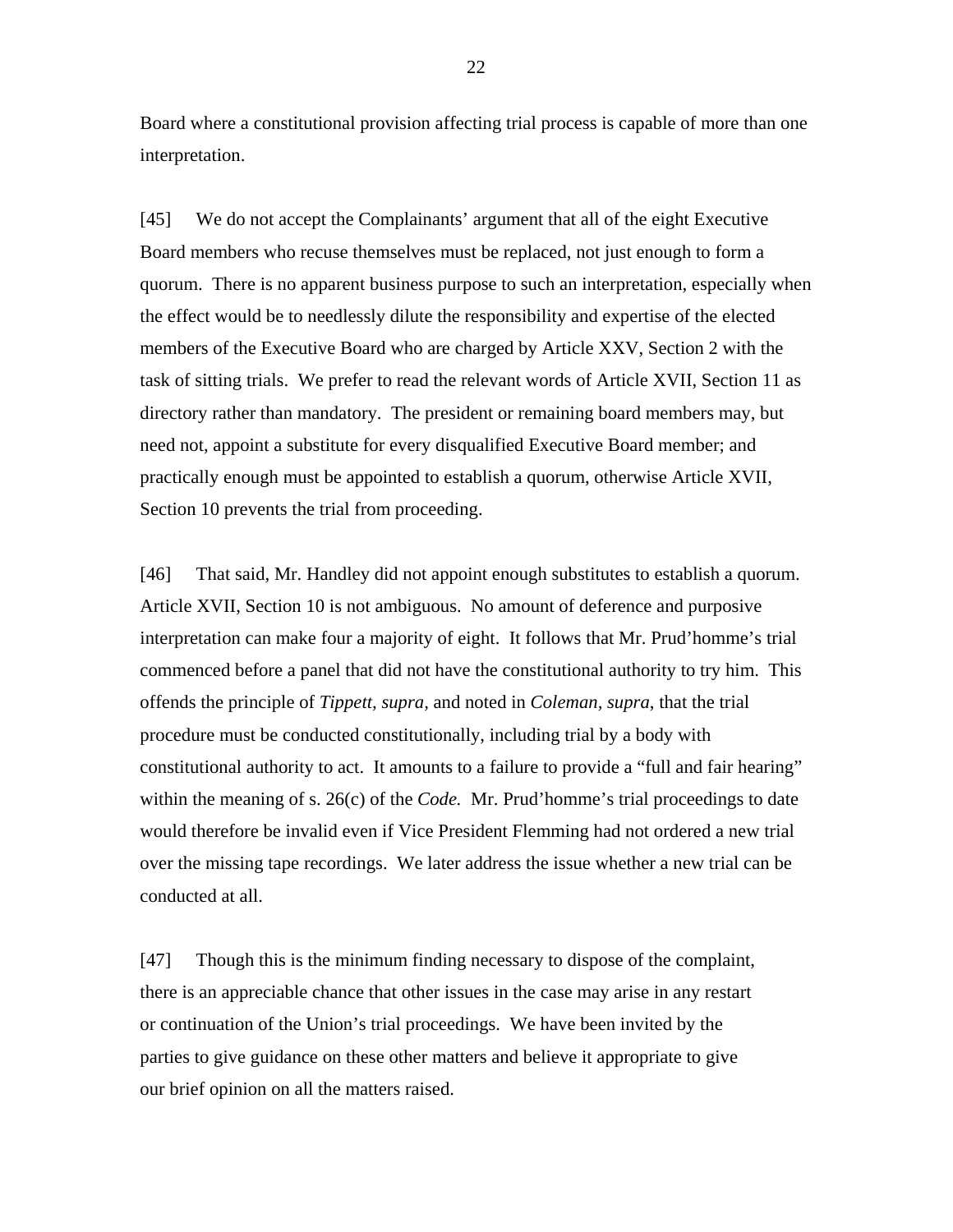## **C. Particulars**

[48] In our opinion, the charges filed against Messrs. Prud'homme, Klyne and Cronin are adequately particularized. Again, these are domestic proceedings, civil rather than criminal. Fairness requires that the accused members know in broad outline the facts that are alleged against them, with approximate dates, places and enough surrounding circumstances that they are in no doubt as to the events that are the subject of the charges. They are entitled to know the offense sections under the constitution that they are said to have violated. But particulars are neither evidence nor argument. The charged members are not entitled to know precisely how or by what evidence the offense is to be proved. Nor are they entitled to know in advance the theory by which the charging member believes the facts constitute the offense, if that is in doubt. Rarely, evidence or argument presented at the trial may be so unforeseeable that the accused may not fairly be expected to anticipate it. In those cases, the unfairness may need to be repaired by an adjournment. Here, the accused members can generally be in no doubt of the events that the charges are about. The charges are not vague. It should not be unduly difficult for them to formulate their defences, determine whether to call witnesses, decide who their witnesses should be, or anticipate the kinds of evidence that will be brought against them.

#### **D. Adjournments and Right to Counsel**

[49] Though in the result all of the Complainants have received lengthy adjournments, some comment on the merits of this argument is appropriate. We consider that the trial board's approach to adjournments did not violate the Complainants' right to a full and fair hearing. The initial hearings were scheduled three weeks in advance. That is not a long period of time, and it is possible that an accused member may not be able to marshal the defence in that period of time. But it is also possible that the defence can be marshaled, and so an accused member seeking an adjournment should be prepared to point to some difficulty that he or she faces in mounting the defence. No such difficulty

23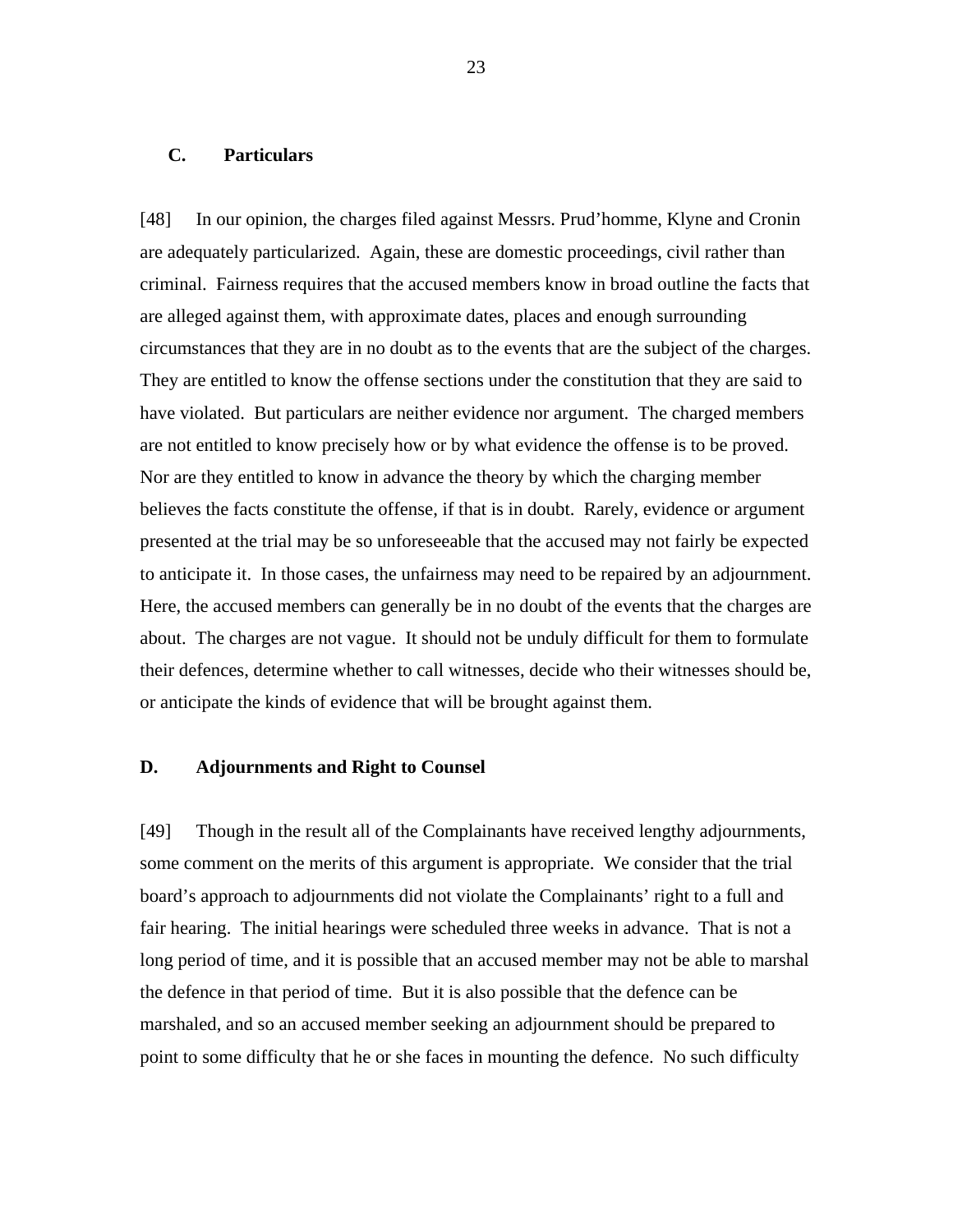was advanced in this case. The entire basis for the adjournment request was the commitments of the accused members' counsel.

[50] Section 26 of the *Code* gives accused trade union members the right to legal counsel in disciplinary proceedings. Mr. Handley for the trial board admitted as much and indicated that it would not object to Mr. Renouf's presence. This satisfied the Complainants' right to counsel. We do not ignore the practical scheduling difficulties faced by busy practitioners, and we acknowledge that counsel and trade union often work out acceptable scheduling compromises with professionalism and good will on both sides. But we do not accept that the right to counsel in union disciplinary proceedings amounts to the right to a *specific* counsel, without regard to that counsel's availability. We are unaware of any such right even in criminal proceedings. The Union was not bound to accommodate counsel's schedule, and a refusal to reschedule due to counsel's schedule alone is not unfairness that amounts to a breach of s. 26.

#### **E. Evidence**

[51] Much was made of the trial board's handling of evidence. It received written statements, some of them by individuals who appear to have been available to testify. Some of the evidence received was hearsay. Although we decline to make a firm finding on the treatment of the particular evidence received, we sound a caution about overreliance on written statements. It is true, as the Union argues, that the trial board is not bound by judicial rules of evidence and that whether to receive evidence and what weight to give it are matters upon which the trial board should receive much latitude. This Board will certainly not accept invitations to simply second-guess evidentiary rulings or re-weigh the evidence before the trial board.

[52] Section 26 comes into play, however, where the evidentiary rulings compromise the overall fairness of the trial. As the B.C. Board in *Coleman, supra*, observes, the principles of natural justice include a right to cross-examine witnesses. We doubt that this means that every piece of relevant evidence must be presented orally by a witness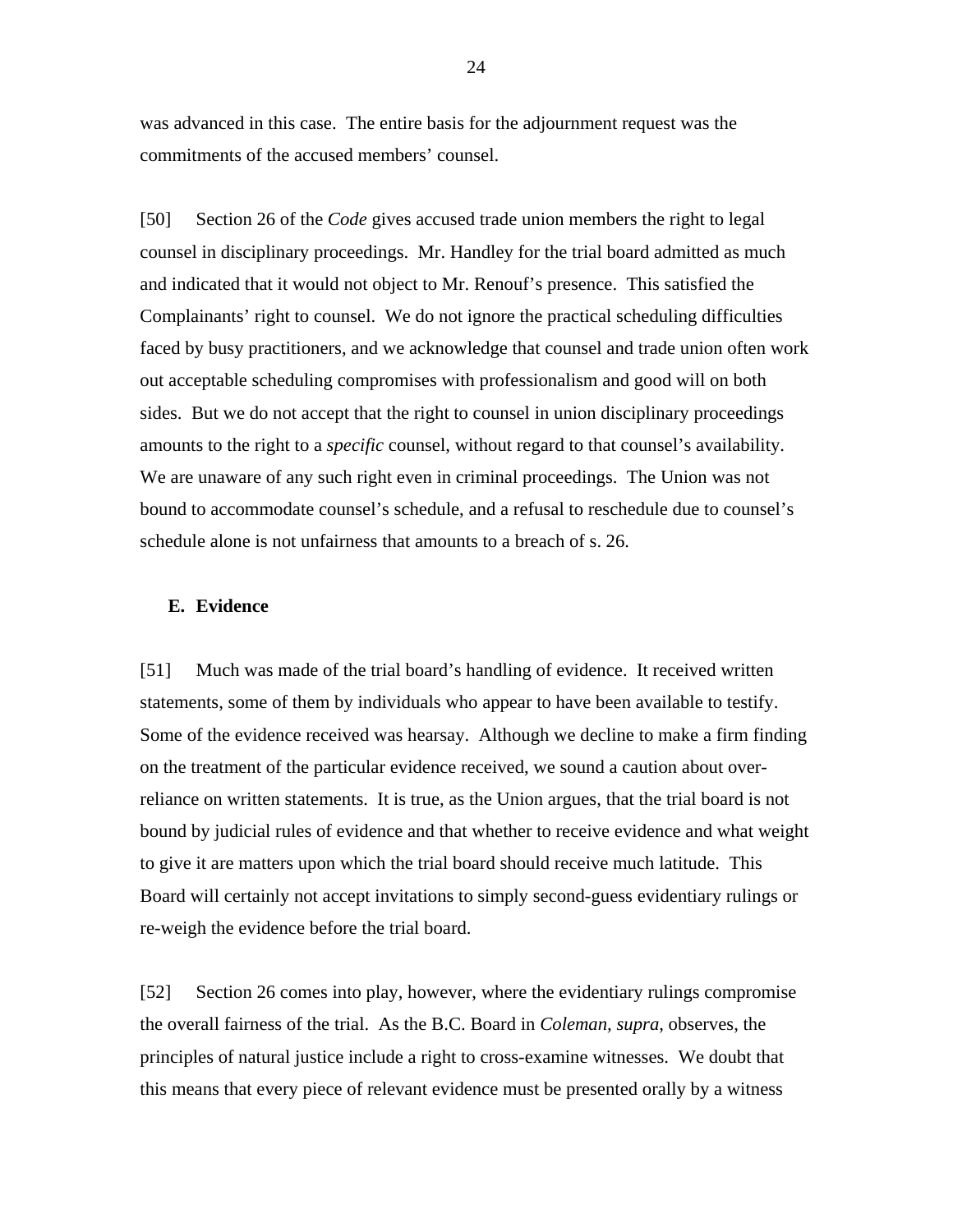who is available to be cross-examined. It may well be that if this evidence is only peripheral or corroborative of oral testimony, it can be presented as written statements without fatally undermining the fairness of the trial. But a trial board that accepts and appears to rely upon written statements as the principal or only evidence on an important part of the case, risks a finding that the denial of an opportunity to cross-examine is unfair and a breach of section 26. Reviewing the attachments to Exhibit #20, Local 424's letter to Vice President Flemming about the missing audio, and without deciding, we are concerned that Local President Watson's statement, and the statement of Terry Ledingham about the postings at the Syncrude UE-1 site, at least, may fall into this category. As the Union's own booklet "How to Conduct a Hearing" observes at p. 7, "the best testimony is that given personally during the hearing, which is subject to crossexamination by the opposing party". Our counsel of caution to the trial board would be to insist that the most important evidence be given orally, and preferably in person.

#### **F. Outside Advice**

[53] We fail to see anything in Mr. Schell's involvement as advisor to the trial board that violates the Complainants' right to a full and fair hearing. It is entirely to be expected that local union trial boards will rely upon the knowledge and experience of the permanent staff of the union, including its international union representatives. We do not accept the suggestion that an advisor in Mr. Schell's position must give his advice in the presence of the parties. A union and its trial boards may make their own rules in this regard. Whatever the practice followed by other tribunals, we think that a domestic tribunal like a union trial board is entitled to seek and receive technical advice *in camera*. We are not satisfied that the contrary rule enunciated in *Carlin v. Registered Psychiatric Nurses' Assn. of Alberta* [1996] A.J. No. 606 (Alta. Q.B.), which Binder J. there states may be subject to some exceptions, is applicable outside the case of a professional disciplinary tribunal exercising powers conferred by statute. A union trial board may take advice privately provided that it does not abandon its independence and its responsibility to make the decision based on what it has heard in the hearing. To find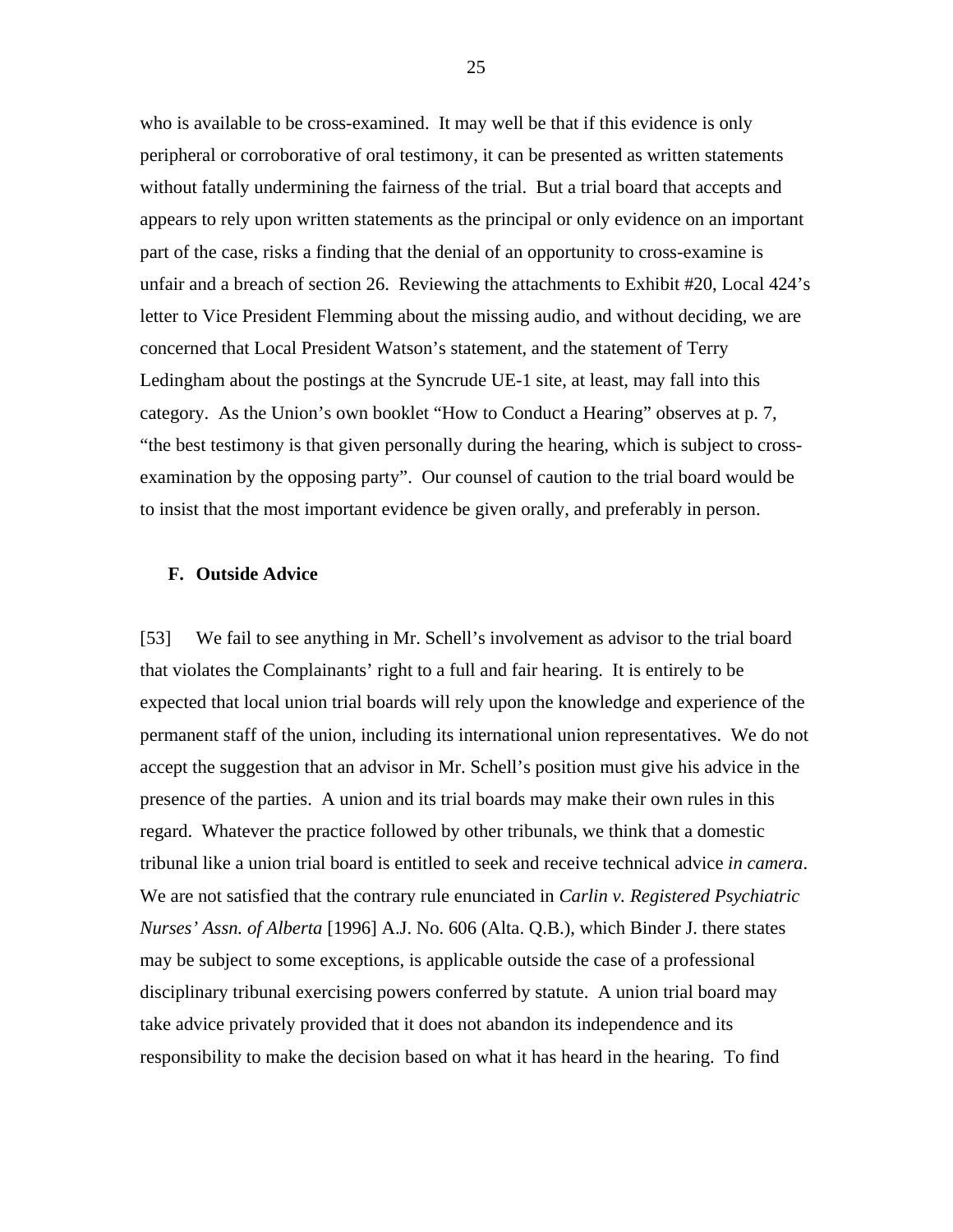otherwise would, if anything, impair the ability of the tribunal to seek and receive honest, unvarnished advice.

[54] The Complainants argue that it is improper for the trial board to take advice from Mr. Schell because he had personal knowledge of the events that were the subject of the charges. As such he was a potential witness. In our view this should not bar Mr. Schell from giving advice. He had no reason to believe he would be called to be a witness. If called as a witness, of course, it would be highly detrimental to a fair and transparent process for a representative in that situation to continue to provide advice. And it would be unfair and almost certainly a breach of s. 26 for an advisor to communicate, and a trial board to rely upon, the advisor's own knowledge of events passed on in a private meeting. It should not be assumed, however, that an experienced international representative like Mr. Schell would allow himself to become a *de facto* witness behind closed doors. There should be some evidence that allows that conclusion to be drawn before this Board invalidates the proceedings. No such evidence appears in this case.

## **G. Multiple Accused**

[55] We do not accept the proposition that the Complainants are denied a fair hearing by the same trial board sitting serially the trials of all the "co-accused" in these events. Such a sweeping rule would make it very difficult for unions with a standing trial board, like this one, to ever fairly hear charges against a number of members arising out of the same events. Instead, we think that unfairness arises only if the trial board relies on the evidence in one trial to convict the member accused in another trial, without allowing an opportunity to hear and cross-examine upon that evidence. A trial board that is in possession of important evidence from one trial, unknown to the accused in a following trial, may have a duty to disclose that evidence and allow any adjournment necessary for the accused to test that evidence or meet the case that is known to the trial board. Union counsel has also suggested that any appearance of prejudice might be avoided by a motion to hold the trials jointly. The Union constitution does not say anything one way or another on the subject of joint trials, but that might well be an acceptable approach;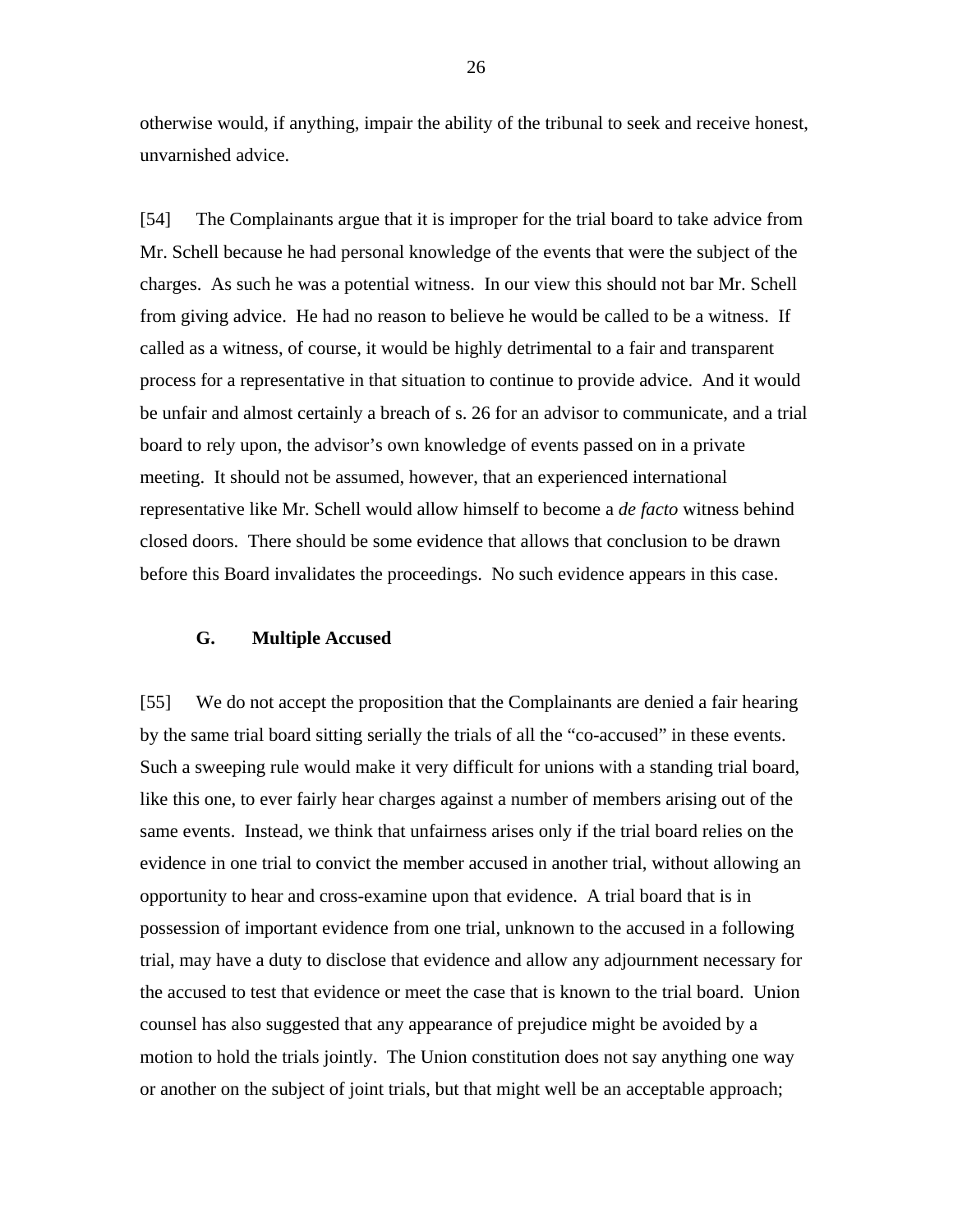there seems nothing inherently unfair in joint trials. If that is not suitable, the Union is entitled to hold the trials serially if it desires.

#### **H. Time Limits and Restarting the Trial**

[56] The Complainants say that the Klyne and Cronin trials cannot now proceed because they have exceeded the 45-day time limitation in Article XXV, Section 5 of the constitution. If the Prud'homme trial were nullified, the same section would prevent it being restarted. Section 5 says:

Sec. 5. The trial board shall proceed with the case not later than forty-five (45) days from the date the charges were read at the L.U. meeting or Executive Board meeting. The board shall grant a reasonable delay to the accused when it feels the facts of circumstances warrant such a delay. The accused shall be granted a fair and impartial trial. (…)

The Union says that it is not clear that the trials cannot proceed. That would depend upon whether the words "The trial board *shall* proceed ..." are read as mandatory or directory. It says that the case law supports a directory interpretation and that the trial board should in the first instance address that question if the trials commence or recommence. The Complainants cite professional disciplinary cases in Alberta and elsewhere where time limits have been read strictly and as mandatory in nature.

[57] We think that it is only fair and proper to allow the trial board to deal with the objection at first instance. We leave this issue to the trial board, with the following observations. It is not clear to us that the professional disciplinary cases necessarily apply to the trial proceedings of a domestic organization like a trade union, and in any event. Whether the word "shall" is mandatory, what it means for a trial board to "proceed" with a case, whether any or all of these cases have been proceeded with within the time limit, and how the time limit relates to the power to grant reasonable delays, are all issues upon which the domestic practice of the trade union may have some bearing. We think that the trial board is also entitled to consider the practical impact of a mandatory reading of the 45-day time limit. This case is an illustration of why a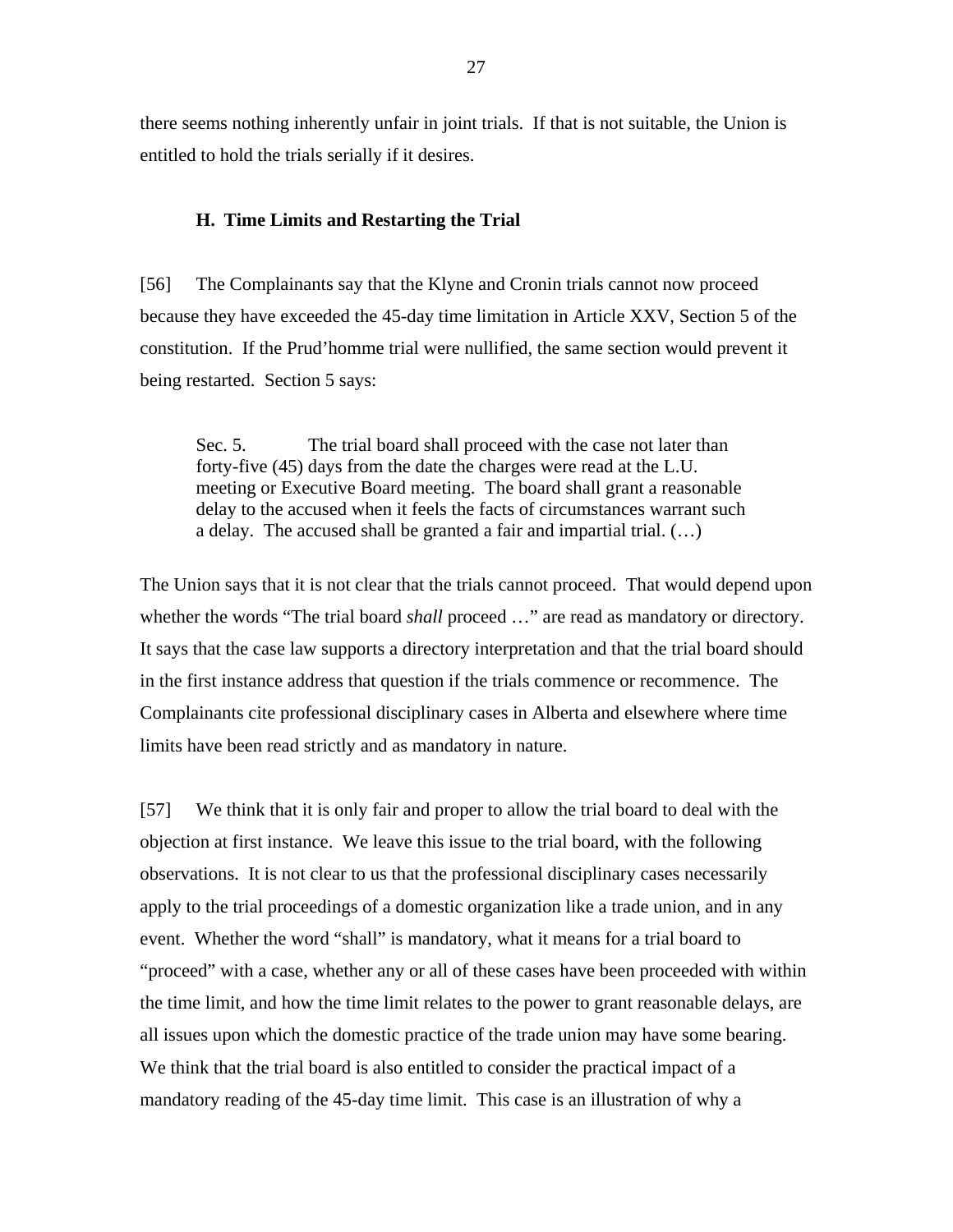mandatory time limit is problematic. If accused members can jeopardize a mandatory time limit by procedural objections and vigorous claims of breaches of natural justice, it takes little imagination to conclude that such objections will become a common response to charges and trials.

[58] The Complainants also say that the Union cannot restart the Prud'homme trial because the International Vice President has no power to restart those proceedings after discovery that a part of the audio record is missing. The Union in response points to Article XVII, Section 12, which allows the trial board to "reopen and reconsider" any case it believes appropriate within 30 days of the date decision was rendered, "and it shall do so when directed by the I.V.P. or I.P. *[International President]*." It also suggests that, without having yet done so, the International President can delegate to an International Vice President his power to settle questions in controversy under Article IV, as a possible source of such a power.

[59] This too is a matter for the trial board to deal with at first instance. The question does not arise unless and until there is a specific or a general delegation to Vice President Flemming that can be pointed to as a source of his direction to the trial board, or until there is a "decision" from the trial board that is capable of being reopened. As broad as these powers may appear on the printed page, their application may be qualified by domestic practice or the features of the specific case. Our power under s. 26 of the *Code* is only to ensure a full and fair hearing and that principles of natural justice are generally applied to these trials. We do not think it appropriate to pronounce on the exercise of such constitutional powers unless there is a live issue that might engage s. 26 and a record that adequately informs us of matters that the trial board or the Union considers relevant.

#### **I. Remedy**

[60] The Complainants seek not just a declaration of breach of the *Code*, but a cease and desist order prohibiting any further proceedings in the trials, damages and costs.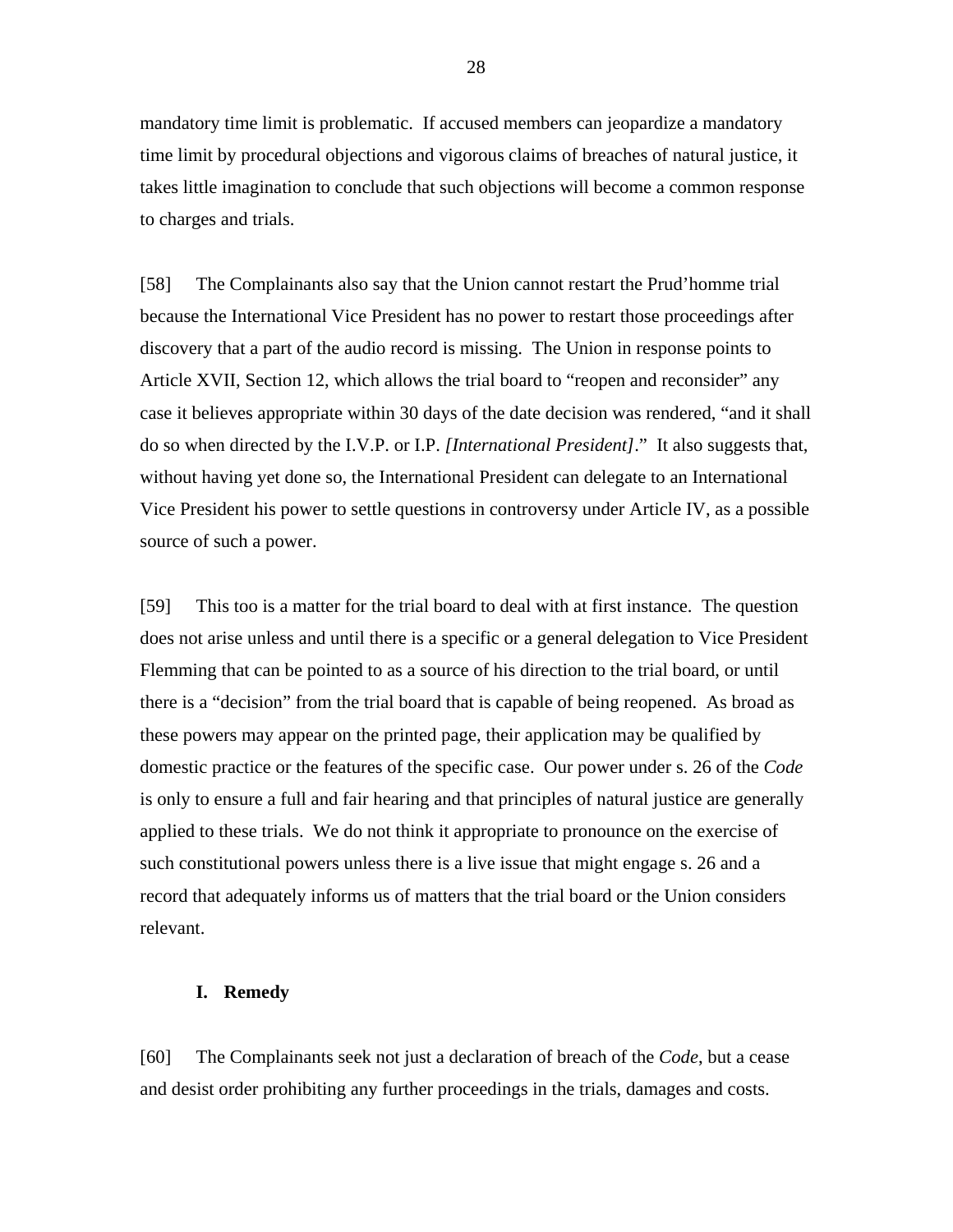[61] We have found that Mr. Prud'homme's trial commenced before a trial board that did not have a constitutional quorum. This is a trial before a body without authority to act, and therefore not a "full and fair hearing" within the meaning of s. 26. A breach of s. 26 of the *Code* is made out. The proceedings to date against Mr. Prud'homme are invalid, and we so declare.

[62] We are not prepared to prohibit further proceedings, either the complete trials of Mr. Klyne and Mr. Cronin or a restart of Mr. Prud'homme's trial. Other than the lack of quorum, we have found no defect in the proceedings that amounts to a breach of s. 26. Other possible impediments to further proceedings may loom, like the 45-day time limit and the alleged inability to restart Mr. Prud'homme's proceedings, but we have declined to rule upon them in order to allow the parties and the trial board to address them first. In these circumstances it is appropriate to make no prohibitory order and allow the further proceedings to take place.

[63] The damages claimed in the complaints were not pressed strongly before us, and in any case we are not disposed to grant any. There is no indication that the Complainants have suffered any monetary damages (other than legal costs) from being required to defend themselves before an improperly-constituted trial board. Of the claim for costs, this Board has reserved awards of costs for exceptional cases, egregious breaches of the *Code* and serious abuses of process among them. Nothing in this case falls into an exceptional category that warrants an award of costs. The success of the complaints was decidedly mixed. The claim for costs is undermined by the aggressive and largely unmeritorious procedural and natural justice objections that the Complainants pursued at trial and before us. We particularly disapprove of Mr. Prud'homme's decision to walk out of his trial. Finally, the prospect of further trial proceedings that might be inflamed by an award of costs also argues against any such award.